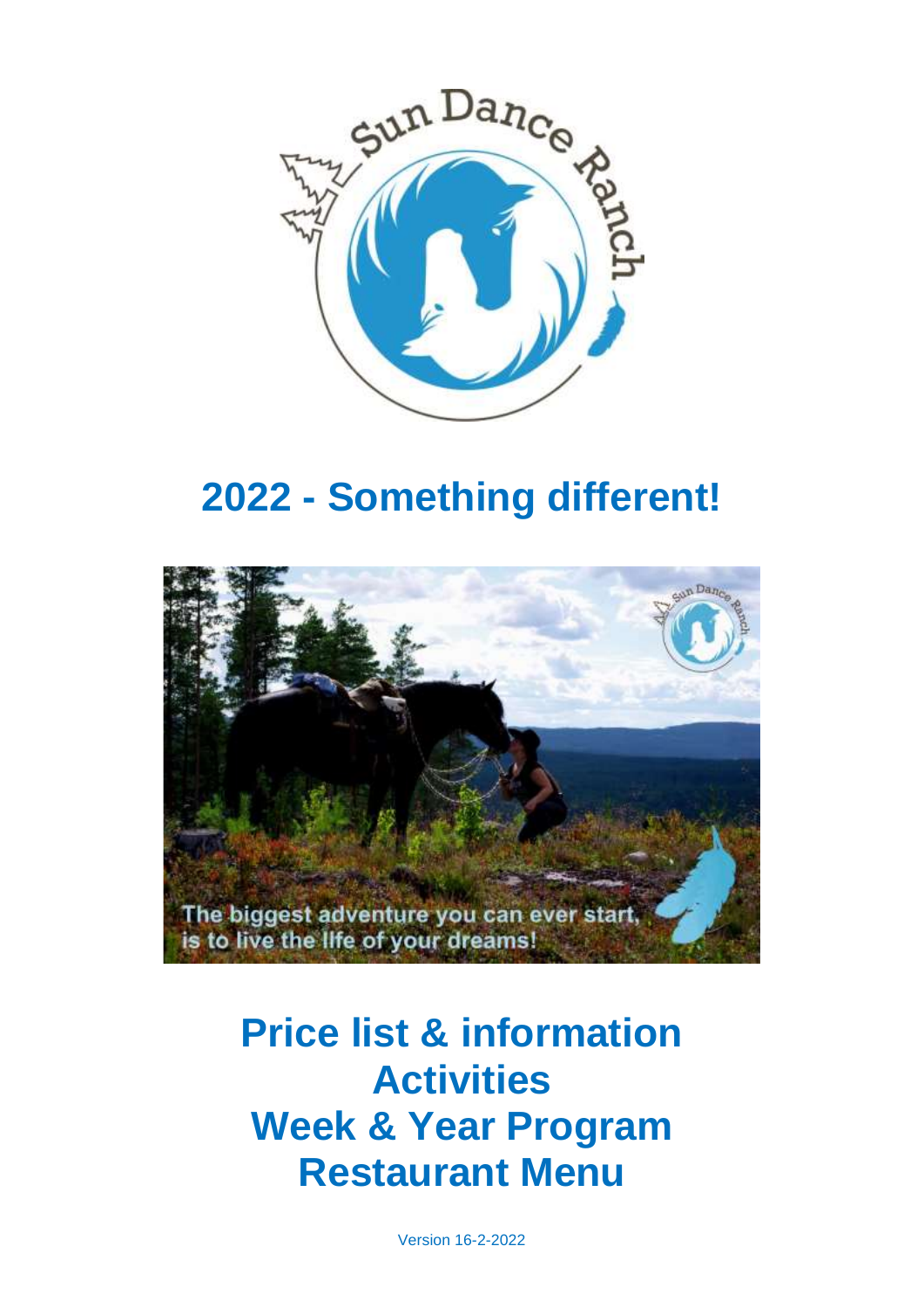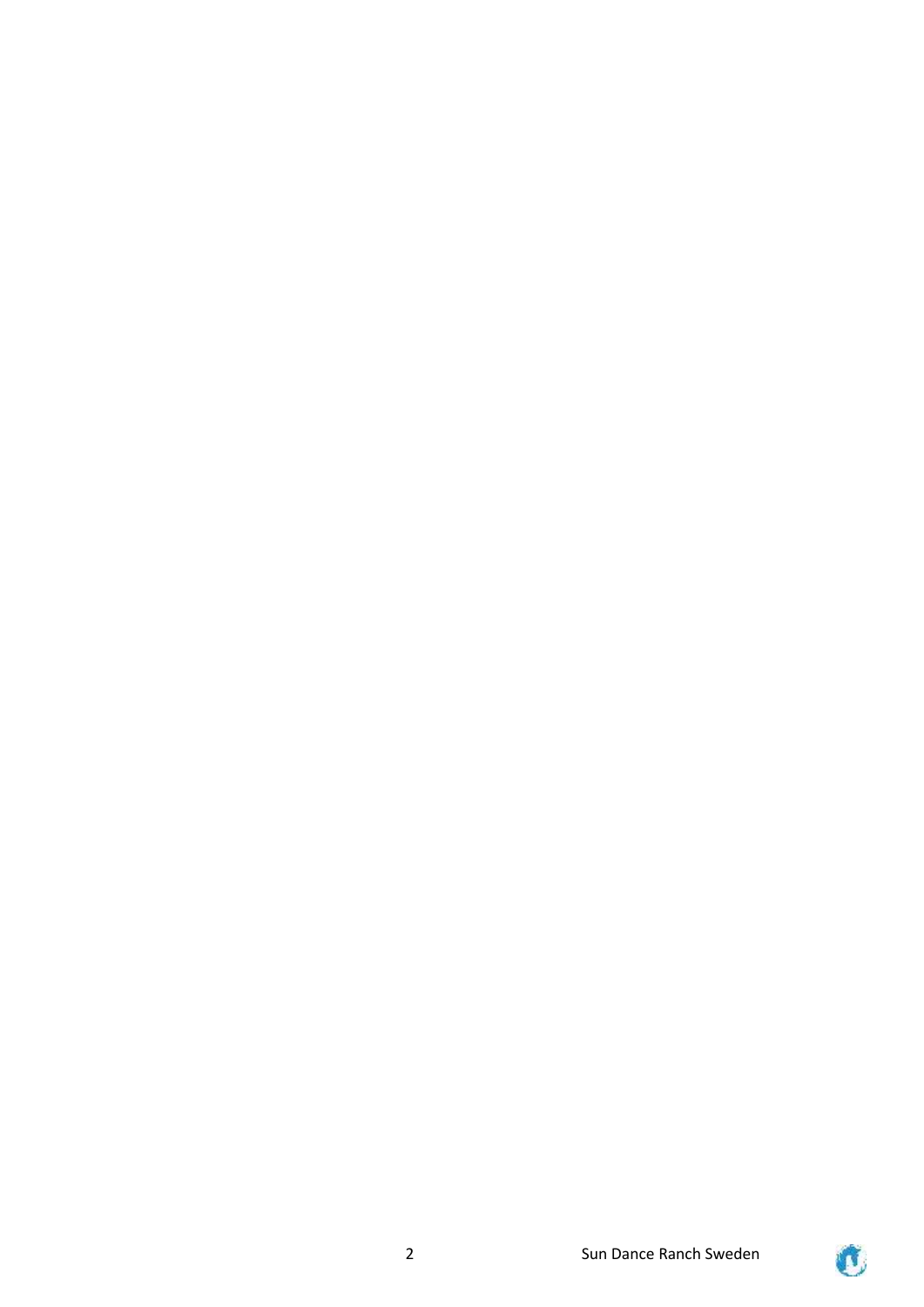## Index

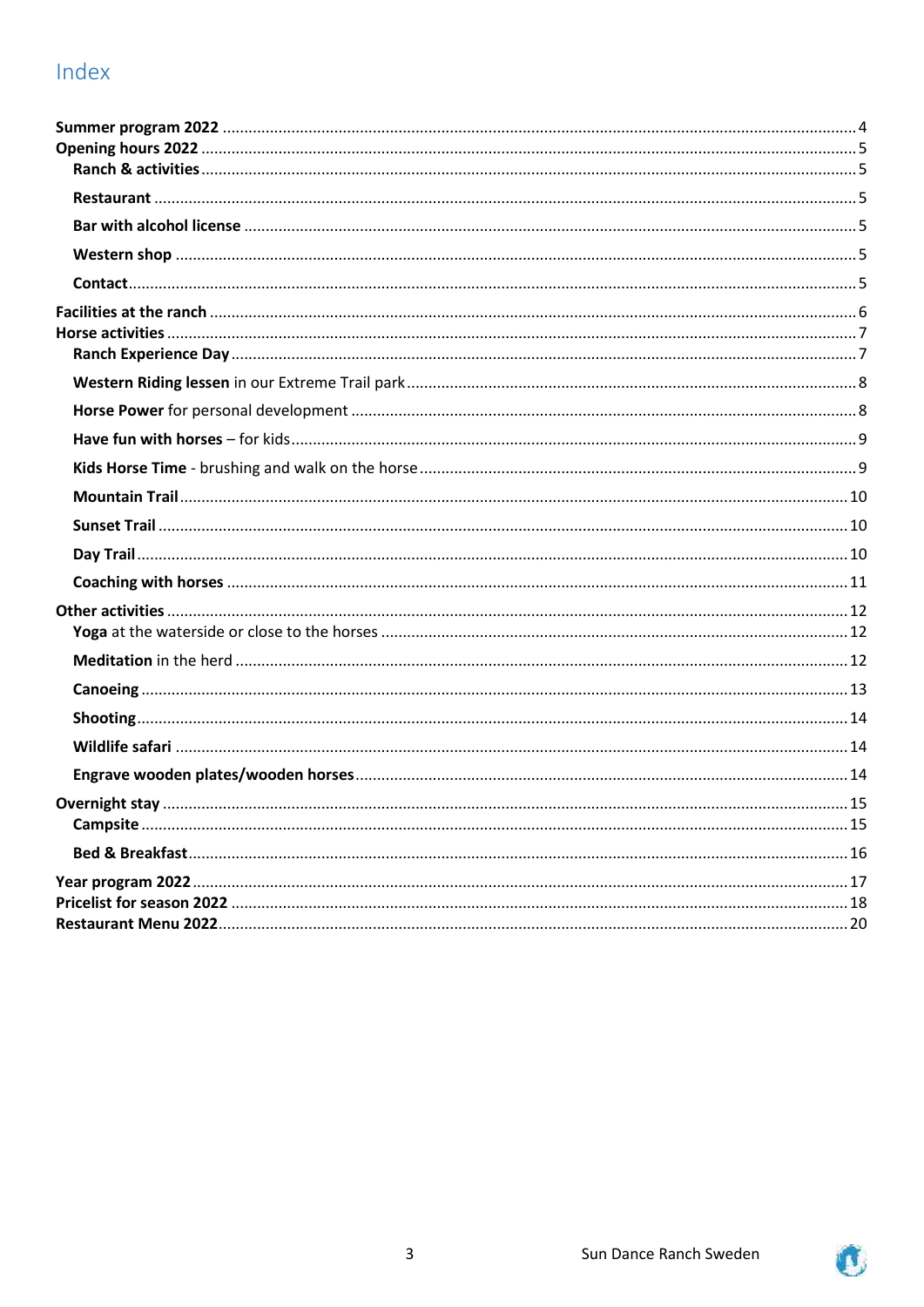# <span id="page-3-0"></span>Summer program 2022

'nП

ÎЮ

侖

 $S$ 

# EEK PROGRA **IVIVIER 2022**

For July & August (Needs to be booked!):

Monday 9-9.45h YOGA at the waterside or close to horses Monday 10-16/17h RANCH EXPERIENCE DAY Horsemanship, western riding & trail park lesson incl. lunch\*\*

Tuesday 10-12h HORSE POWER Mix Horsemanship & Coaching Tuesday 14-16h HAVE FUN WITH HORSES Kids lesson & playing with horses (mom/dad has to hold the horse while riding!)

Tuesday +/- 20-22/23h SUNSET TRAIL Trail with nice views during sunsethour\*

Wednesday 9-9.45h YOGA At the waterside or close to the horses Wednesday 10-16h DAY TRAIL 2 x 2 hours of riding with picnic in the forest\* Wednesday MOOSE MENU Every week another variety of moose

Thursday 10-11h MEDITATION in the horsefield No experience neccesary Thursday 14-16h HAVE FUN WITH HORSES Kids lesson & playing with horses (mom/dad has to hold the horse while riding!)

Friday 9-9.45h YOGA at the waterside or close to the horses Friday 14-16h WESTERN RIDING in TRAIL PARK Riding lesson\*\* Friday 17-22h BBQ WITH LIVE MUSIC !!! (Every Friday July15" - August 19")

Saturday 10-13h MOUNTAIN TRAIL Outside trail through the mountains\* Saturday 14-16h HAVE FUN WITH HORSES Kids lesson & playing with horses (mom/dad has to hold the horse while riding!)

Sunday 10-13h MOUNTAIN TRAIL Outside trail through the mountains\* Sunday 14-15h MEDITATION in the horsefield No experience neccesary Sunday 14-15h MEDITATION in the horsened No experience neccesary<br>Sunday OUTDOOR COOKING All you can eat pancakes: make them yourself!

\* only for experienced riders! \*\* also for beginners! We may have to change the program due to Corona rules or due to fewer bookings  $\bigwedge$ 

SALOON & SHOP OPEN: Always open for a coffee or drink (outside season, please give a call) 4-RESTAURANT: Daily June 12' - August 31' - 12-20h ACTIVITIES: Daily July & August - After booking (also: canoe, shooting, wildlife safari) CAMPING OPEN: All year round CABINS B&B: June 12' - August 31' Latest news on: Facebook.com/sundanceranchsweden



## **SUN DANCE RANCH AB**

Yggenäs Björkhaga - 68362 Ekshärad Zweden Tel. +46 (0)563-40122 gsm: +46 (0)76-8200579 www.sundanceranch.eu - info@sundanceranch.eu

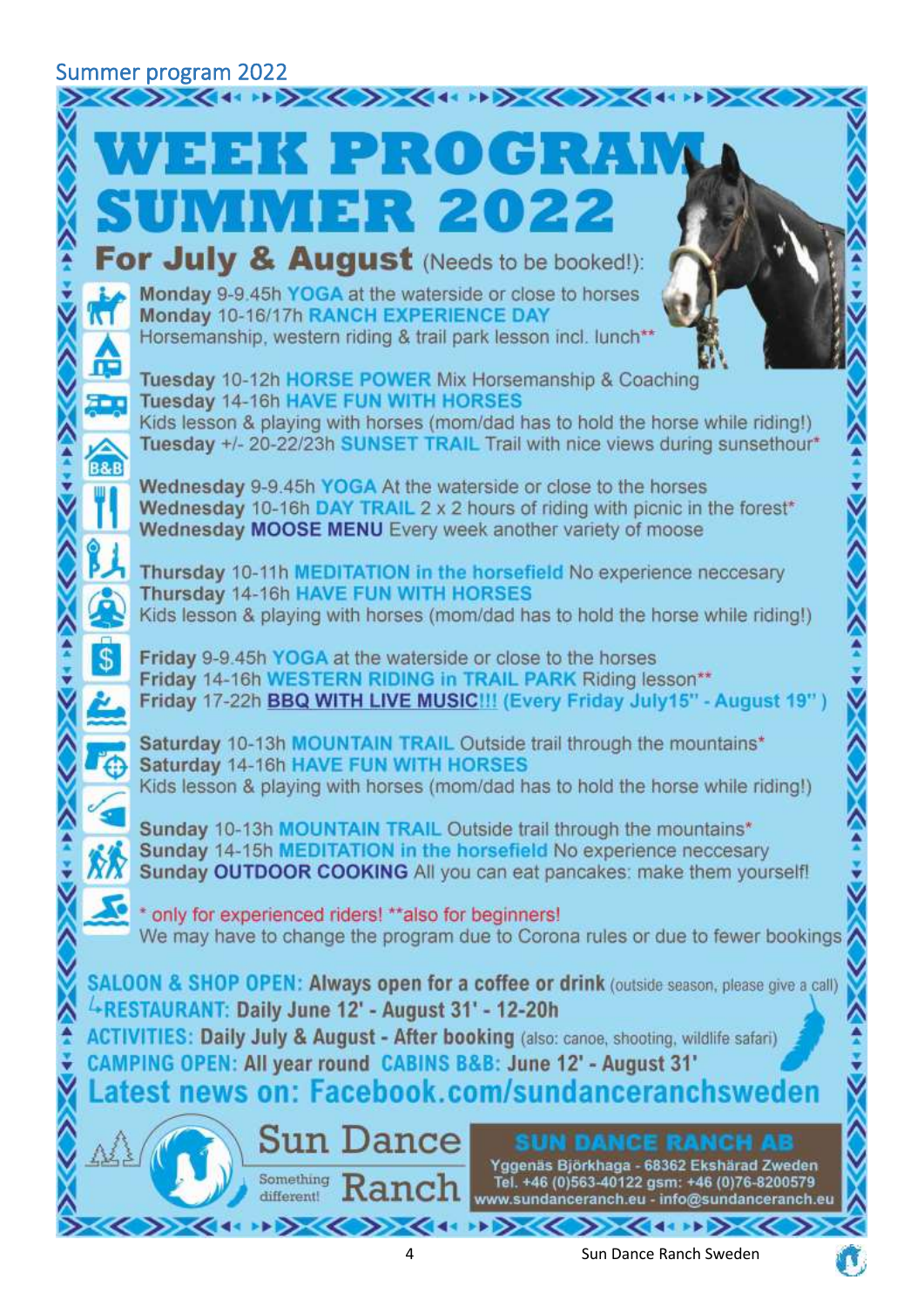## <span id="page-4-0"></span>Opening hours 2022

#### <span id="page-4-1"></span>Ranch & activities

The ranch is every day opened in June, July & August.

We offer a special activity plan for the summer of 2022. You can book activities in advance per e-mail or phone call.

During off-season we offer several weekly lessons you can follow along with. This you will find on the next page of this activity information book, on our Facebook or sent an e-mail to ask for the possibilities.

#### <span id="page-4-2"></span>Restaurant

**January, February, March, April**  Closed

**May & June** Little card available

**July & August** Everyday from 12:00 – 20:00h

Friday's Barbecue with live music: 17:00-22:00

#### **September, October, November & December**

Due to the corona situation, we can't say anything yet about the opening hours in the autumn and winter of 2022.

<span id="page-4-3"></span>Bar with alcohol license Every day in June, July & August until 22:00 \* (depending on the Corona rules)

#### <span id="page-4-4"></span>Western shop

Every day in June, July & August between 10:00-22:00 Also possible to visit in the off-season. Please call in advance.

#### <span id="page-4-5"></span>**Contact**

Sun Dance Ranch AB Yggenäs Björkhaga 68362 Ekshärad Värmland - Sweden Phone number: 076-820 05 79 E-mail address: info@sundanceranch.eu FB: sundanceranchsweden

**Also open on appointment or for special activities! Ring or mail for special wishes.**

*We reserve the right to change the opening hours, prices or activities. The original price is in the cash system!*

*Version: January 2022*

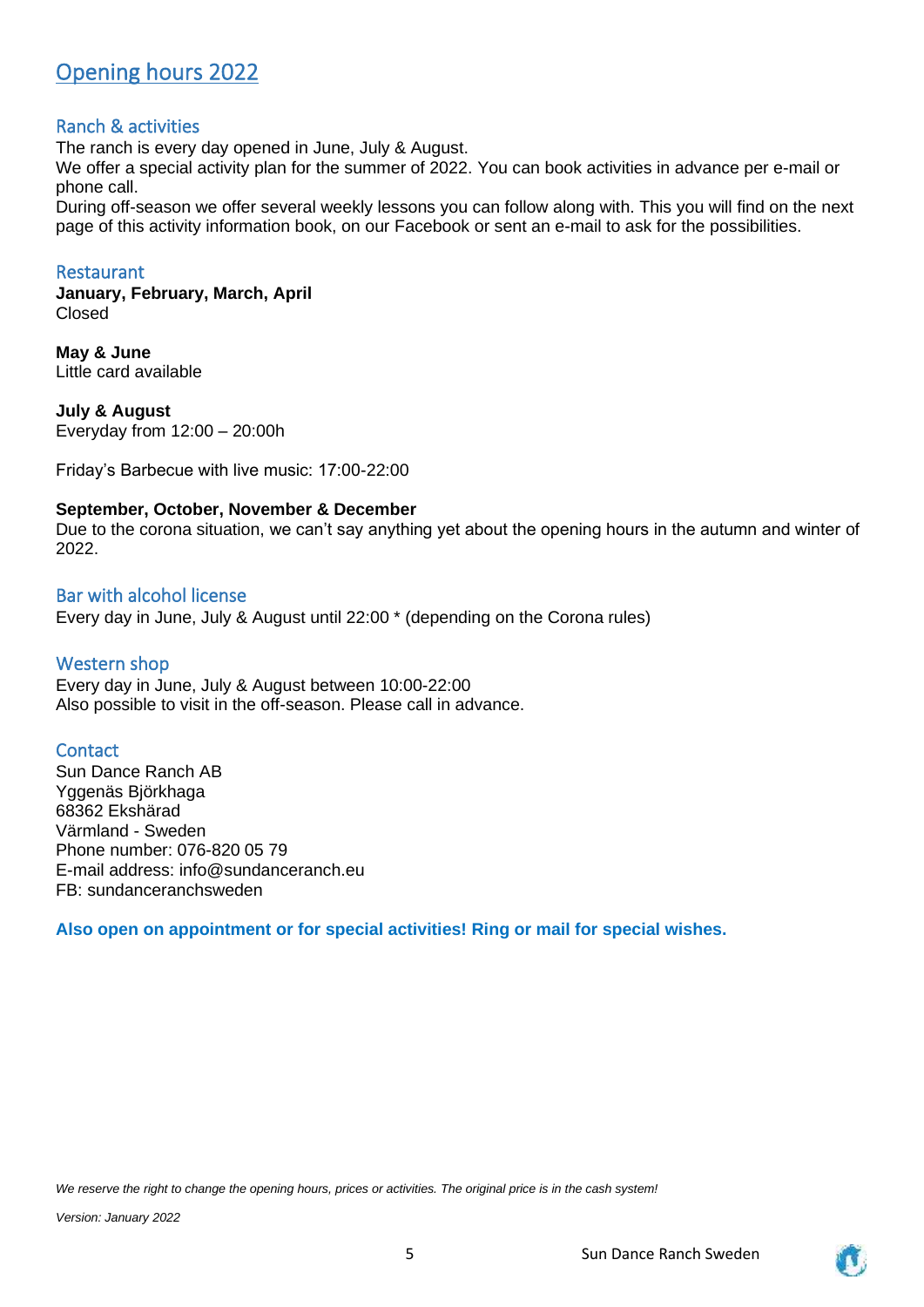## <span id="page-5-0"></span>Facilities at the ranch

#### **Saloon**

- $\star$  Reception
- **\*** Restaurant
- $\star$  Bar with alcohol license
- $\star$  PIN Pay terminal
- **\*** Chill area with couches and wood stove
- $\star$  Mini tourism information corner
- **\*** Games you can borrow
- **★ Free Wi-Fi**
- **\*** Shop: western, souvenir, jewelry, funny things
- $\star$  Toiletroom with 3 toilets, 2 showers, sink and double sink
- **Laundry machine & dryer**
- $\star$  Terrace
- $\star$  Campfire spot & outdoor cooking in front of the saloon
- $\star$  3 cottages with shower and toilet (gives space for totally 13 people)
- $\star$  1 camping cottage for 2 people (without shower/toilet)

#### **Campsite**

- $\star$  15 spacious camping places, with the possibility for electricity
- $\star$  Cooking house, fully furnished, available for all quests who stay at the ranch
- $\star$  Parking spots for quests
- $\star$  Picnic spots, free to use for all our quests
- $\star$  Picnic spot on the waterside
- $\star$  Picnic table with a little roof
- $\star$  Campfire place on the campsite
- $\star$  Tipi tent
- **\*** Chuck wagon
- $\star$  Anti mosquito grill house
- $\star$  Raft with a terrace on the water
- $\star$  Summer swimming pool (5 m diameter, 1.40cm deep)
- **\*** Swing set
- $\star$  Trampoline

#### **For the horses**

- ★ Riding paddock 25×50 meter
- ★ Small paddock 18×18 meter
- ★ Roundpen 16 meter
- $\star$  Night paddock with hay streets and open stable with a roofs and shelters
- $\star$  Around 20 horses
- $\star$  20 acres of grass fields for the horses, 15 acres of own forest

#### **Other activities and information**

- ★ 6 Canadian canoes
- ★ Shooting trail through our own forest
- ★ Bucking Barrel
- $\star$  Different marked walking trails around the neighborhood
- Guides available in Dutch, English and Swedish. Sometimes even German.
- $\star$  Fishing possibilities from/around the ranch
- ★ From the ranch to: Ekshärad 5 km, Hagfors 15 km, Torsby 40 km, Karlstad 90 km, Oslo Gardermoen Airport 200 km, Stockholm/Arlanda Airport 400 km
- $\star$  In Ekshärad you will find 2 supermarkets, a gas station, several restaurants/pizzeria's, hardware store, several shops, ice cream café and bistro, midgetgolf, a famous church, ski mountain, cross country skiing, ice skating possibilities, doctor's office, drug store and a moose park.

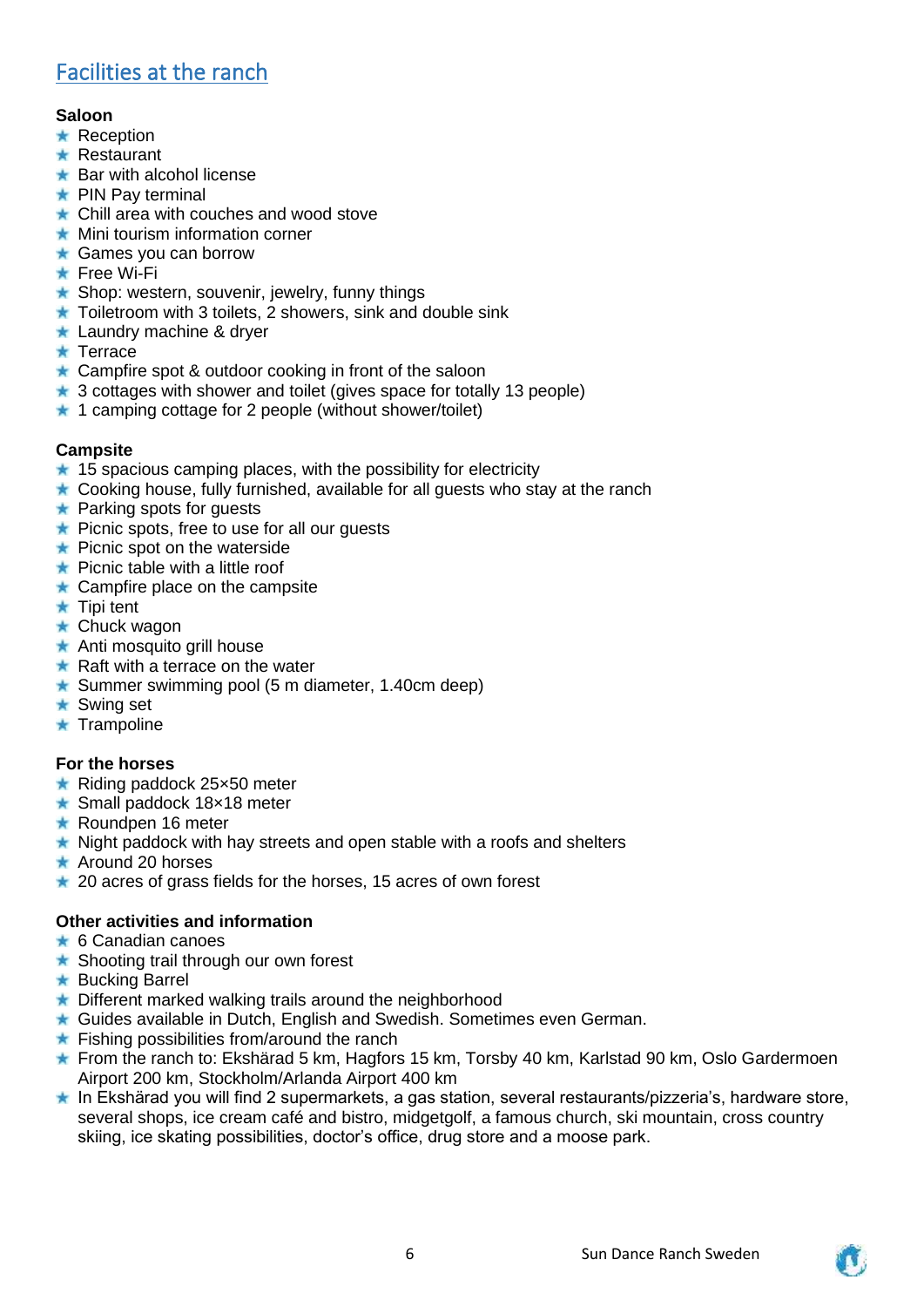## <span id="page-6-0"></span>Horse activities

#### **For all our horse activities:**

- $\star$  All our horse activities are quided/instructed.
- ★ You'll go together with the guide/instructor into the pasture to get your horse. You're not allowed to go into the pasture by yourself.
- ★ You brush your horse and in case of a riding activity you help with saddling up the horse. We find it important that you get used to the horse (and the horse to you) and to have a moment to come in contact with the horse and to both get relaxt with eachother.
- $\star$  Before every horse activity starts, a lesson is given with information about the activity.
- $\star$  We apply a weight limit of max 90 kg.
- $\star$  Make sure you wear long pants and good study shoes for all our horse activities.

#### <span id="page-6-1"></span>Ranch Experience Day

The ranch experience day filling package with a combination of a horsemanship lesson and the extreme trail park. This package includes an outdoor lunch.

The day starts at 10.00 am with information about the life in the herd, the various characters of the horses and how to safely enter the herd. You will be made aware of your own body language and the horse's body language. We also do different exercises, with each other and with the horses.

You'll learn to make contact with the horses and you learn how you should have respect for the horses' space but also how you should tell the horses to have respect for your own space

If you try to understand the horse a little better and if you learn more about how to speak the horse's 'language', you will notice that everything is so much easier. Your horse will understand you better and will do much more for you because he understands what you want from him, he trusts you more and there is respect from both sides. It is very interesting to realize what you are saying with your body language (knowingly or unknowingly).

After that you'll get assigned a horse that fits your experience. First you're going to brush your horse and then we will start with some ground work with horsemanship components and we're going to use the obstacles in the Extreme trail park. Also here we work from the ground with the horse, so he learns to trust you and you may experience how you can safely take (difficult) obstacles together.

After lunch, outside by the campfire, you'll get an explanation about how we saddle the horses and there is an introduction to the western riding. After this, we'll go to the extreme trail park and we try to take the obstacles, now in the saddle.

The obstacles which you couldn't do with your horse from the ground, should not be taken while riding. Apparently there is not enough trust (yet) between rider and horse to take those difficult obstacles.

An interesting and instructing day for all levels of riders and a good start for multiple horse activities at the ranch.

Price p.p.: 1200 Sek (in a group, min. 4 persons) Every Monday in July & August from 10.00 till 16.00h, included lunch



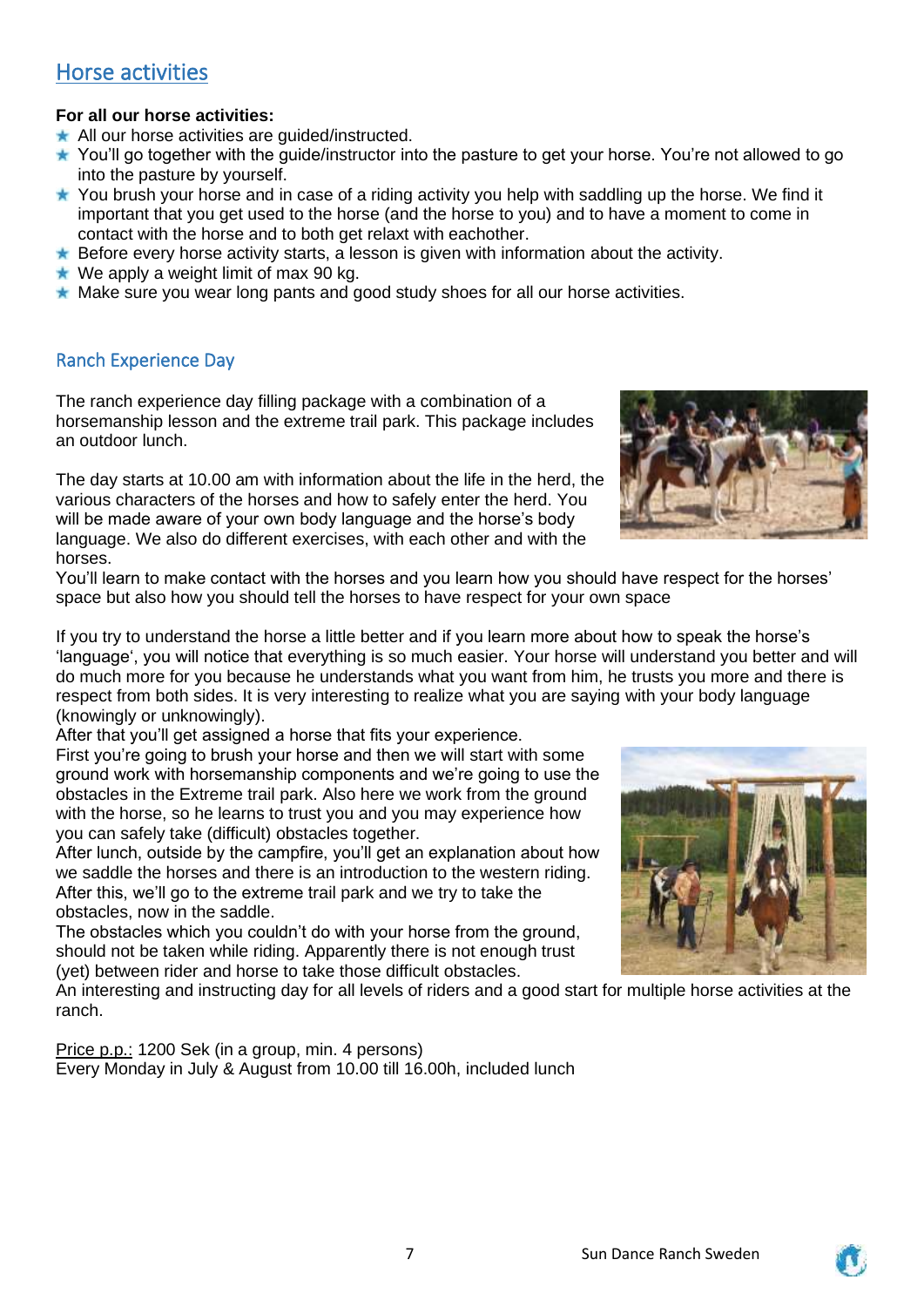## <span id="page-7-0"></span>Western Riding lessen in our Extreme Trail park

The extreme trail park is a field with a lot of agility obstacles for you and the horse. The trail park is not made for jumping, but it has the purpose to test your horse on flexibility and skills. Also it's good for building trust between the rider and the horse. It is good to test and train those obstacles because a lot of obstacles are similar to what you will find in the outside trails.

When you book this lesson, you will first do the obstacles by hand with the horse on a line, in advance of doing it on the horses back. This is so you and the horse know that you are able to take that obstacle before you sit on the horseback. After training the obstacles by hand, you get the explanation of the basics in western riding and you train the trail park on the back of the horse.

We have about 30+ obstacles, which are marked in different colors by grades of difficulty:

- **\*** Yellow: easy
- **\*** Orange: medium
- **Red:** difficult

You are not allowed to do red obstacles sitting on the horse if you not did

do them beside the horse! The instructor decides which obstacles are suitable for the persons and horses in the group.

Price p.p.: 500 Sek 2-2,5 hours experience and 1-1,5 hours lesson (group, min. 4 persons). Every Friday in July & August 14.00-16.00h

## <span id="page-7-1"></span>Horse Power for personal development

New in 2022! Horse Power is a combination with Horsemanship and Coaching. For anyone who wants to learn (more) about the horse's behavior and himself. You learn a lot about horses and the herd, respect eachothers space and read horses, working with them, relax and much more!

It is NOT riding but an experience next to the horse from the ground.

Natural Horsemanship: Become aware of your own body language and learn to understand the horse's body language.

- $\star$  Study horses and their behavior in the herd
- $\star$  Guide a horse through obstacles in the trail park (obstacle course) and learn about how the horse responds to your leadership, how he reacts (or NOT reacts) and how that makes you feel.

Coaching: Anita is a licensed coach with the help of horses and can translate about how the horse reacts to your behavior and body language

- **Learn a lot about yourself from feedback from the horses**
- ★ We do Mindfullness exercises and meditations with horses
- $\star$  The insights the horses give you might sometimes be confrontated to you but gives you a great personal development.
- $\star$  We don't go in on deep personal issues but if something comes up that needs extra attention, it is always possible to book a seperate personal coaching.

Price p.p.: 450 Sek 2 hours (group activity, min. 4 persons) Every Tuesday in July & August 10.00-12.00h









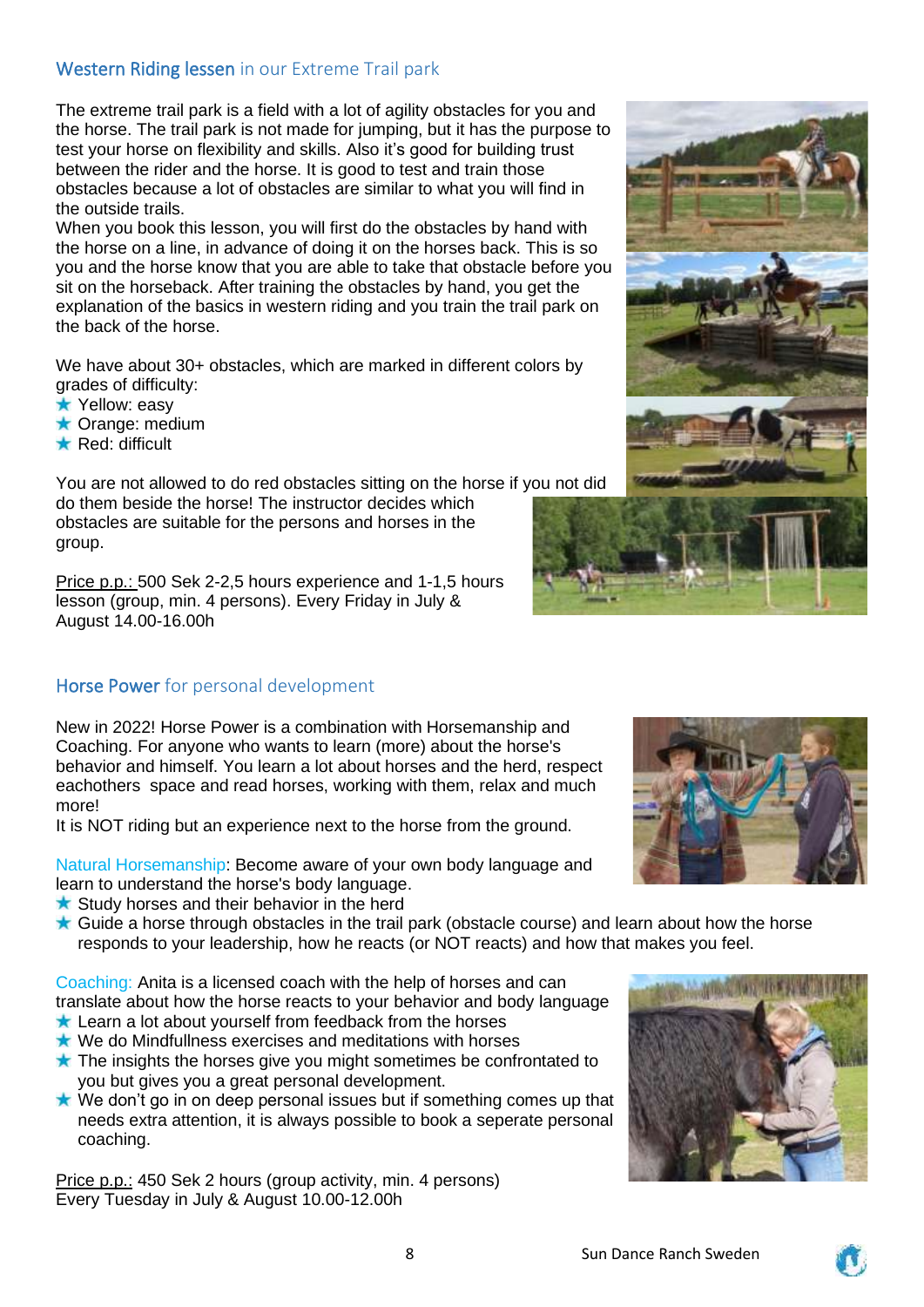#### <span id="page-8-0"></span>Have fun with horses – for kids

The 'Have fun with horses' lessons are for the kids between the age of 4 to 16 years old who want to be with horses and learn from horses. The lesson is about everything around horses, respecting the horses, working with the horses, having fun with horses and many more. In the lessons a mix will be made between natural horsemanship, understanding body language of the horse and yourself, associate with horses, helping with the daily horse tasks and horse back riding. The starting point remains having fun with the horses, without the application of pressure. In this lesson it is required that a mom/dad/grandpa/grandma follows along to hold the horse where their kid is riding on.

#### Price p.p.: 350 Sek, 2-hour group lesson

In July & August, every Tuesday & Thursday 14.00-16.00h, Saturday 10.00-12.00h

#### <span id="page-8-1"></span>Kids Horse Time - brushing and walk on the horse

Doesn't one of the activities fit your kid or you just have no time those days or want to do something extra; kids can have the possibility to brush a horse as long as you like. We get 1 or 2 very sweet horses for you that you may brus and cuddle and cleaning hooves etc. There is no guidance with you so mom or dad should have an eye on the kids.

When you are ready with brushing you can get one of the girls and she guides you for a little walking trip around the campsite, without a saddle. After that, the guide brings the horse back in the field/herd.

#### Price p.p.:

100 Sek – per kid, just ask at the bar and somebody will get you a horse. No need to book. Take as long as you like to brush the horse, followed by a little walk around the campsite



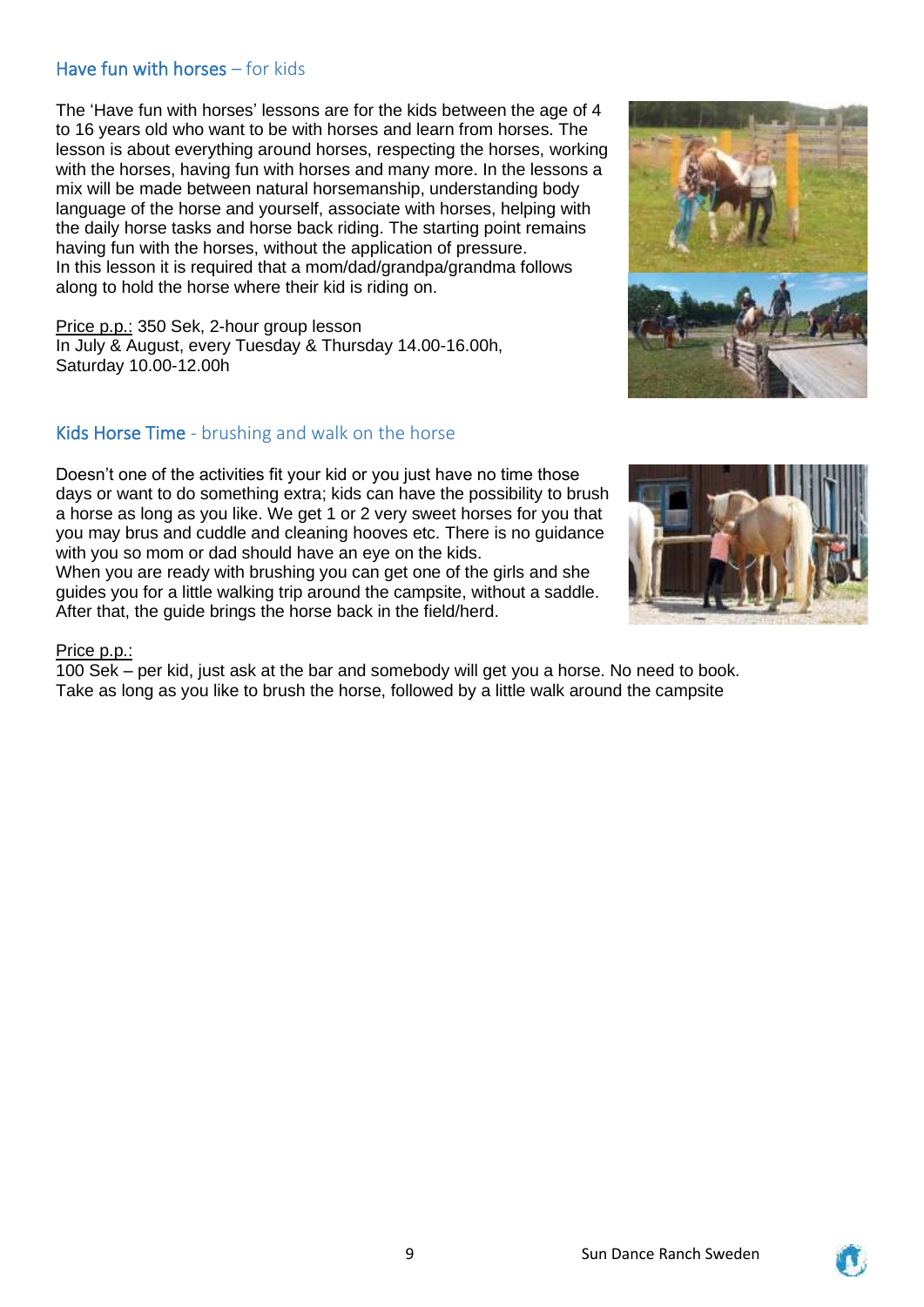#### <span id="page-9-0"></span>Mountain Trail

The Mountain Trail is a guided trail outside in the mountains for riders with riding experience. It is necessary that you can independently ride an be able to do a gallop.

After you've got your horse, brushed and saddled it, you'll get a riding lesson in the riding paddock where you will learn the basics of western riding and know how it will work in the mountains.

You really have to be able to ride and if we feel in this lesson that this is not the case, you can NOT follow along!

If it feels right for the rider and the guide you are going into the mountains

for a nice ride with some nice gallop up on the mountain and with breathtaking views.

Price p.p.: 850 Sek, 3-3½ hours activity, 2 hour horse riding incl. 1⁄2 hour riding lesson (min. 3 persons) Every Saturday 14.00 & Sunday 10.00 in July & August

#### <span id="page-9-1"></span>Sunset Trail

The Sunset Trail is a guided trail during the sunset. It is necessary that you have riding experience and that you can do a gallop independently. After you've got your horse, brushed and saddled, you'll get a little riding lesson in the riding paddock so you will learn the basics of western riding and know how it works in the mountains.

You really have to be able to ride and if we feel in this lesson that this is not the case, you can NOT follow along!

If it feels right for the rider and the guide you are going to the mountains for an exiting ride with gallop up to the mountain and hopefully with

wonderful views over the river and a beautiful sunset. We'll go through narrow rocky paths and come through a nature reserve with much chance to see wildlife. They start to 'walk around' as soon as the sun goes down!

Price p.p.: 850 Sek, 2½-3 hours activity with 1½-2 hour horse riding incl. ½ hour riding lesson (min. 3 persons). Every Tuesday in July & August +/- 20:00

*You get the right time by booking, depending on the time the sun goes down.*

#### <span id="page-9-2"></span>Day Trail

The Day Trail is a guided day trail with 2 x 2-hour riding and a picnic by the water. It is necessary that you have riding experience and can independently ride and do a galop.

After you've got your horse out of the field with the guide, you brush the horse and saddle up. The guide will always explain, help and check the

saddle. We have saddle bags that you can use and where you can put your picknick in. When everyone is done with preparing the horse for the trail, the guide will give a basic western riding lesson and explanation about the trail. You really have to be able to ride and if we feel in this lesson that this is not the case, you can NOT follow along! If it feels right for the rider and the guide you are going to the mountains for a nice ride with some nice gallop up on the mountain and with beautiful views. The trail goes through various types of terrain, little rivers, challenging climbs and very steep descents! At the picknick place we and the horses can take a break. We make a small fire where you can toast your sandwiches.

Price p.p.: 1500 Sek, (min. 3 persons) Every Wednesday in July & August from 10.00-16.00/17.00h incl. lunch







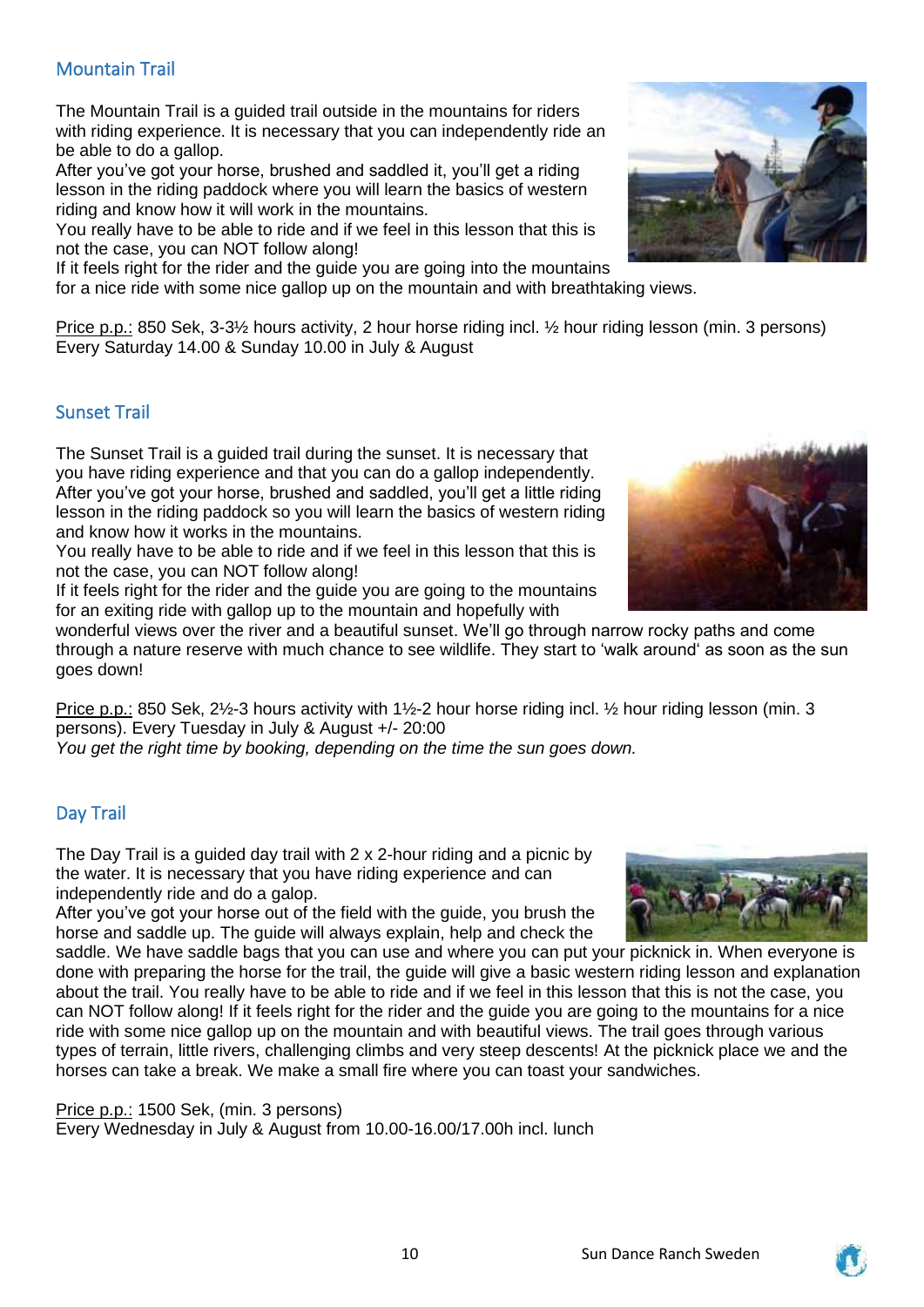#### <span id="page-10-0"></span>Coaching with horses

Personal development with the help of a horse.

#### **What is horse coaching or coaching with help from horses?**

Horse coaching is a relatively new method that is used for coaching, training and therapy. Horse coaching maybe sounds a bit shady, but it is not at all because of the following explanation. A horse mirrors the nonverbal behavior of a person. Body language is for 85% part of our communication. 95% of this goes unconsciously. It is controlled by unconscious processes such as thoughts, feelings and beliefs. A horse objectively responds to body language and non-verbal communication. Because the horse responds to this, it is able to make this unconscious



communication visible and respond to it. Often this is the biggest learning lesson for people. When certain behavior has entered your consciousness, you can think about it and possibly change something about it. The horse will help stimulate to change behavior and you will receive direct feedback from the horse on the adapted behavior. This makes horse coaching a way of experiential learning. The coach is there to help to put words into the events.

With horse coaching you don't ride on the horse. We work from the ground. The horse usually walks loose in the paddock and can choose its own way in the actions. The coach of course maintains the safety.

#### **Why are horses good in reflecting people?**

By nature horses are prey and flight animals, who live in a herd. For them it is of vital importance to observe and interpret the environment very well and to live together in a herd context. They have therefore developed a great sensitivity for both the environment and their herd mates. This sensitive alertness provides the ability to respond quickly to potential dangers. The fact that horses have the ability to form and maintain relationships is an effective factor in survival. Both the horse's sensitive alertness and the ability to form relationships ensure that horses can interact with humans.

When a horse has no other horses around but people, it will embrace the people as a herd. A horse will always be looking for / be open to contact because cooperation gives better survival chances for the horse. A horse will use the same abilities in the contact with horses as it uses in the contact with people. Also the horse always checks whether that person is a good herd companion and where the leadership lies. A herd always knows a leader and they will make out how the ranks are set. If the horse doubts about the capabilities of leadership, the horse will take it over itself. Real leadership can only come by a fair attitude and good body language.

Anita is a certified horse coach, children's horse coach who did her education at the Center for horse coaching (www.cvpc.nl). This is one of the leading companies for horse coaching from Europe. Sun Dance Ranch has a natural herd with around 20 horses that are excellent mirrors and helpers in a coach journey!

#### **Horse coaching individual**

A horse coaching session can lead to a great personal development because you will get aware of your inner feelings, blockings or about how the outside world sees them. The horse and coach can help you in your personal development.

A session always start by explaining the theory about horse coaching and you can explain about the question/or the problem you want help with. In the next step we work in the paddock where a horse is standing ready for you. By doing a few small exercises and asking the right questions we come closer to the problem/issue. You will get some exercises that will give you a start or idea how your new learned insights can be used in your everyday life.

Horse coaching session can be a great life lesson!

Price p.p.: 1500 Sek for a personal session about 1½ hour



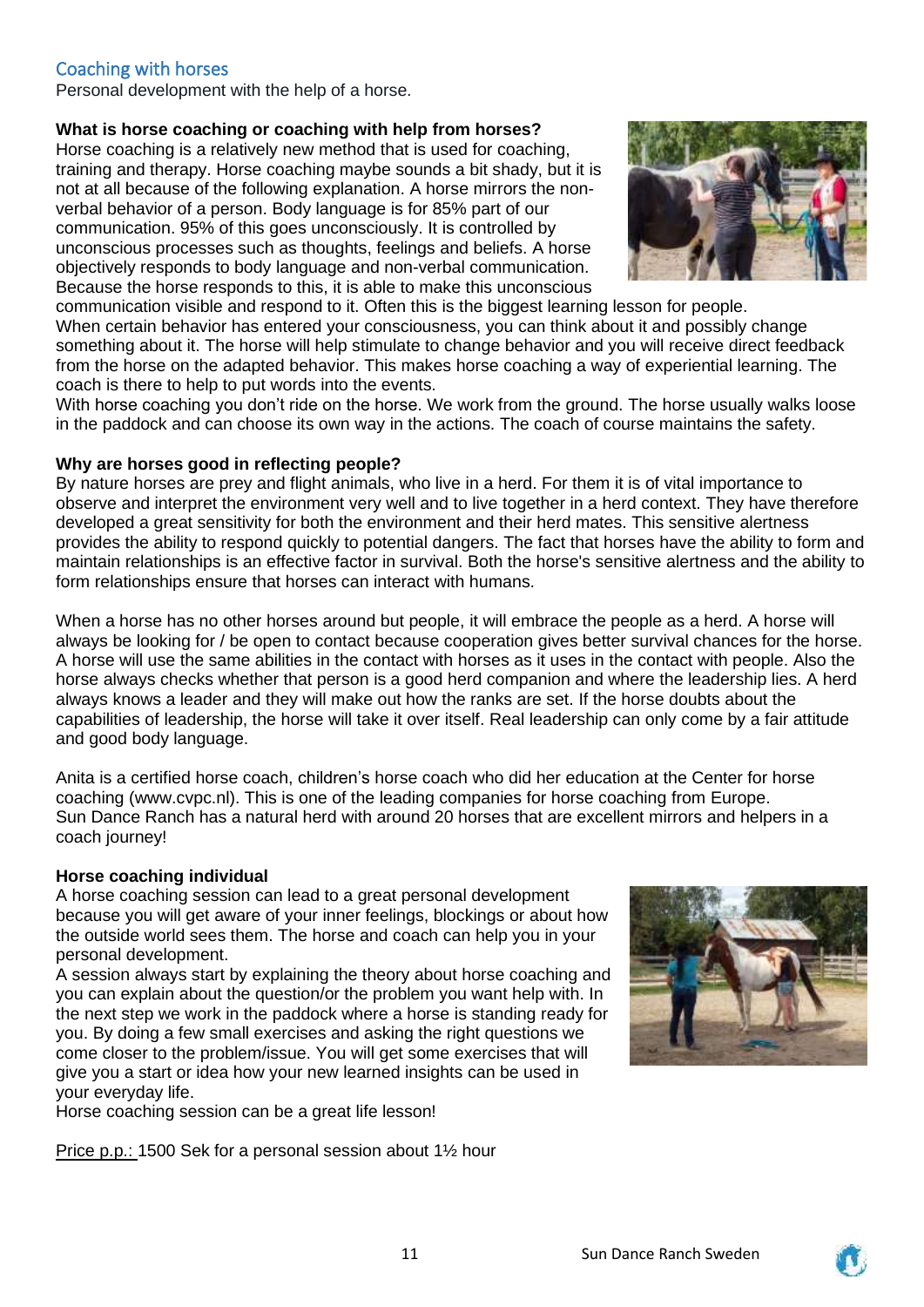## <span id="page-11-0"></span>Other activities

#### New in 2022!

The world is shaking and a lot of people 'meet their self' or 'walk in to their self' or their feelings. There is more awareness amount a lot of people and a search after self-development, peace and quietness. A good help or start with this is meditation and yoga! We have no requirements for experience, flexibility, weight, age or gender. Just join us and discover what yoga or meditation can do for you!

#### <span id="page-11-1"></span>Yoga at the waterside or close to the horses

This summer we want to offer yoga classes outside at the waterside and close to the horse fields. What is more peaceful than start your day with yoga connected with horses and in the middle of nature. The classes won't be too difficult and everybody follows on his own level.

No experience is necessary!

We start with a few minutes awareness followed with different yoga exercises and we end the class with a meditation. You can stay/lay down and relax longer after the lesson if you want to.

Price p.p.: 100 Sek 45-60 min. activity every Monday, Wednesday, Friday in July & August from 9.00-9.45/10.00h

Just come to the saloon at 8.45 to do the payment (you don't have to book in advance).

#### <span id="page-11-2"></span>Meditation in the herd

After great success (during the coach weeks we organize every year from 2015, see first picture) and a test last summer (picture down), we decided to offer 'Meditation in the herd' in the high season.

We do different short meditation exercises so you can find out which one fits you best. Often, if our group is in peace, the horses come and 'inspect' us and more horses collect around us and 'invite' us in their herd. Sometimes they even lay around us, helping resonating with us and led us sit or be with them to do the last exercise together close with them. This is really the most beautiful thing you can experience with a horse! The ultimate feeling of connection! So powerful!

Often the dogs also take a roll in this meditation and lay down with somebody (who apparently really needs it).

To give you a safe feeling when you sit or lay down, there is always an extra person having an eye on the horses to make sure they enter the circle in peace.

Price p.p.: 100 Sek, 1h activity every Thursday 10.00-11.00h and Sunday 14.00-15.00h in July and August Just come to the saloon 15 min. before the lesson to do the payment (you don't have to book in advance).







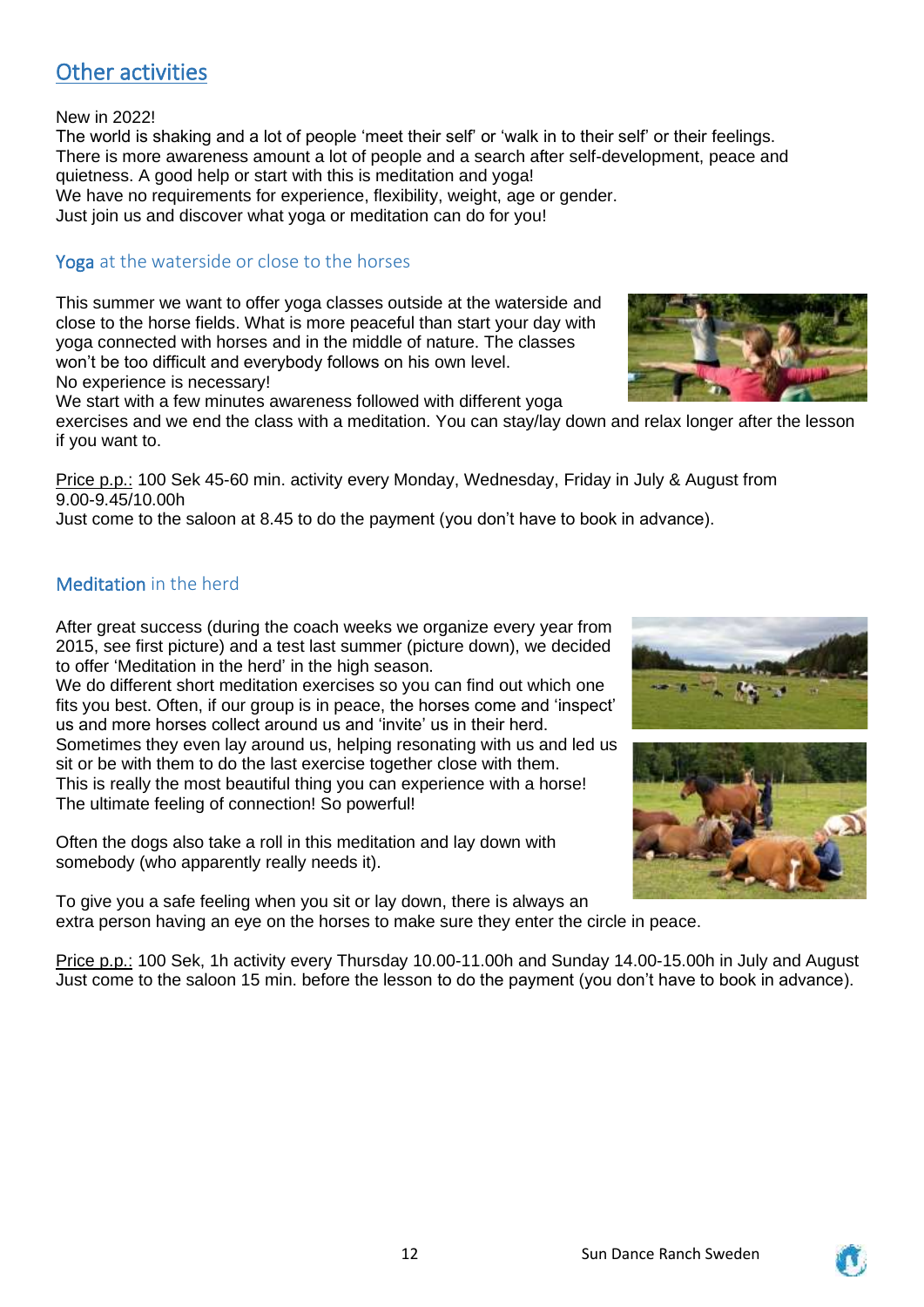#### <span id="page-12-0"></span>**Canoeing**

#### **Rent a canoe**

From the canoe you can enjoy the wonderful Swedish landscape in a beautiful and relaxed way. Quietly floating or paddling on the river, you have a big chance to see wild animals on the river bank or maybe a beaver is swimming by.

- $\star$  You start from the ranch and you have to bring the canoe back by yourself.
- $\star$  We have 6 Canadian canoes available for about 2 or 3 persons. One of them is suitable for 2 adults and 2 little children.
- $\star$  Of course we have paddles and life jackets for adults and children.

Price per canoe per day: 450 Sek for max. 3 persons

#### **Rent a Canoe with drop-off**

From the canoe you can enjoy the wonderful Swedish landscape in a beautiful and relaxed way. Quietly floating or paddling on the river, you have a big chance to see wild animals on the river bank or maybe a beaver is swimming by.

We can bring you to:

- Östra Tönnet (1½-2h paddling)
- $\star$  Hornäs (2½-3h paddling)

 $\star$  Alevi (4-5h paddling)

From there you can paddle downstream to the ranch. It is a clearly visible route, just follow the big river Klarälven!

Take a nice picnic with you and you will have a wonderful day!

We have 6 Canadian canoes available for about 2 or 3 persons.

One of them is suitable for 2 adults and 2 little children.

Of course, we have paddles and life jackets for adults and children and a waterproof bag.

#### Price per canoe per trip with drop:

|        | Östra Tönnet 1½-2h paddling: | 500 Sek for max. 3 persons/canoe |
|--------|------------------------------|----------------------------------|
| Hornäs | $2\frac{1}{2}$ -3h paddling: | 550 Sek for max. 3 persons/canoe |
| Alevi  | 4-5h paddling:               | 650 Sek for max. 3 persons/canoe |





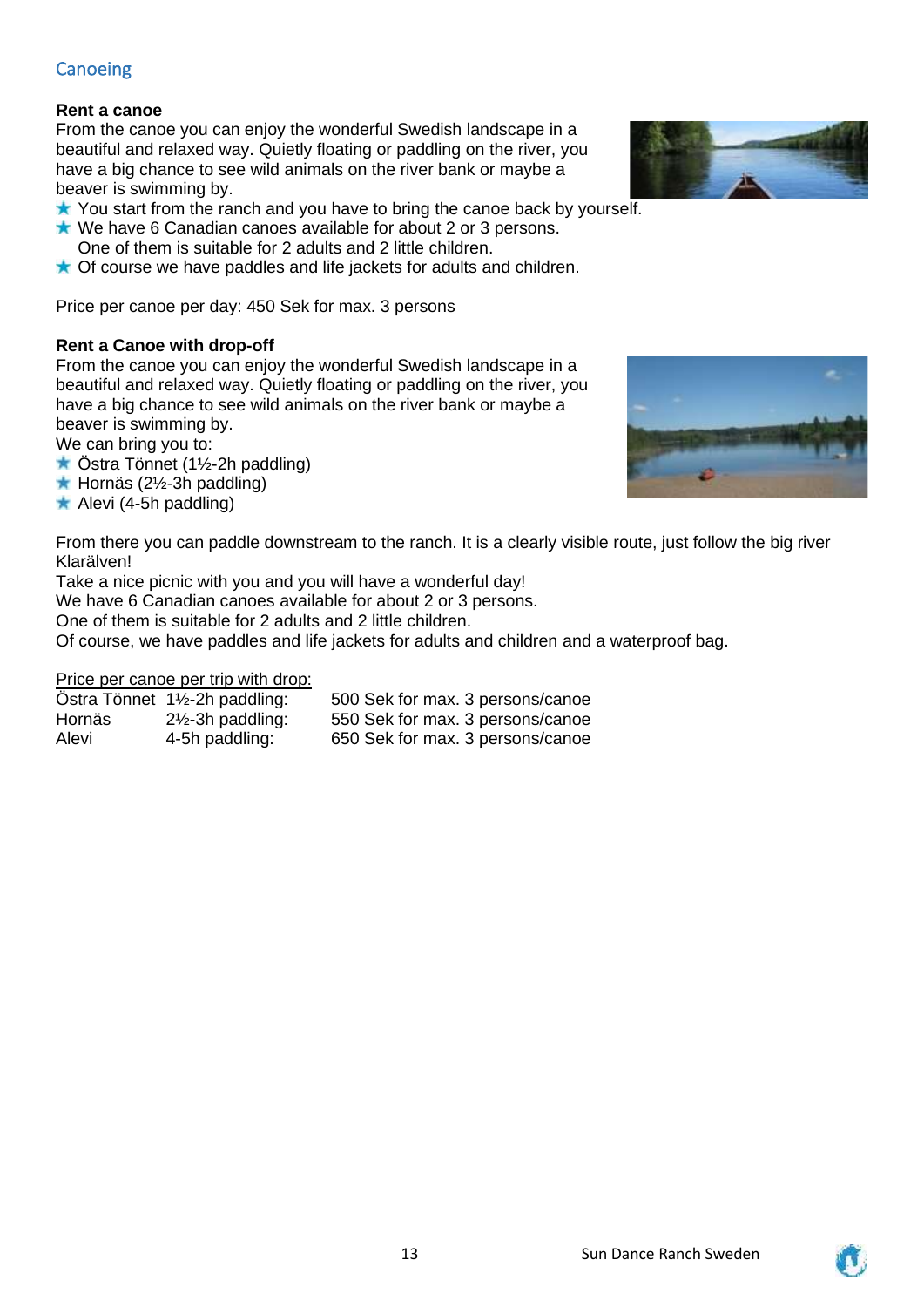#### <span id="page-13-0"></span>Shooting

Get the real cowboy and ranch feeling by shooting with an air gun. We have a shooting board with different targets and we have a shooting trail through the forest, where you can both take as much time for as you need/want.

Before you start the shooting trail in the forest you get instructions and you get to practice on the shooting board with different targets. When you feel practiced enough you can start the trail in the forest. Here you find a trail with 20 different targets. You walk this trail yourself and there is no guide following along.

Children may only shoot under supervision of their parents/guides.

#### Price:

Only shooting board with 30 bullets: 50 Sek - with instruction

Per person: shooting trail forest with 50 bullets: 75 Sek - instruction and then to the forest by yourself Family package: shooting trail forest 120 bullets: 200 Sek - instruction and then to the forest by yourself Extra 50 bullets: 50 Sek

#### <span id="page-13-1"></span>Wildlife safari

At the ranch you can book a wildlife/moose safari.

This wildlife safari is a guided drive of about 4 hours through the woods. You will come along beautiful lakes and breathtaking views. You can enjoy the beautiful nature and the guide will tell you a lot of nice information about the Swedish nature and wildlife. Of course we hope that the King of the forest: the Moose shows up! But also foxes, deers, falcons, grouse or perhaps even a lynx, wolf or bear is possible… You never know!

But we can't give any guarantees….

The wildlife safari includes a Fika break at a nice spot by the water. But of course there is always a possibility to stop and take photos at other beautiful places.

We can take up to 8 people.

#### Price p.p.:

Adults from 13+: 595 Sek - Children up to 12 years old: 395 Sek for +/- 4 hours through the forest incl. coffee/tea & snack. Minimal of 4 persons

#### <span id="page-13-2"></span>Engrave wooden plates/wooden horses

We offer wooden plates and small wooden horses where you can put your own creativity in with the burning pen. You can take as long the time as you need.

On the ranch each horse has their own name sign. You can make a similar sign for your own horse or other pet.

Or maybe you want to make a special plate to give to someone as a present. Everything is possible, as long as you use your own creativity. The proceeds of the costs for burning the wooden plates, go to the Oldy Project.

Price: Small horse: 30 Sek Big horse: 50 Sek Round plate: 50 Sek Oval plate: 70 Sek







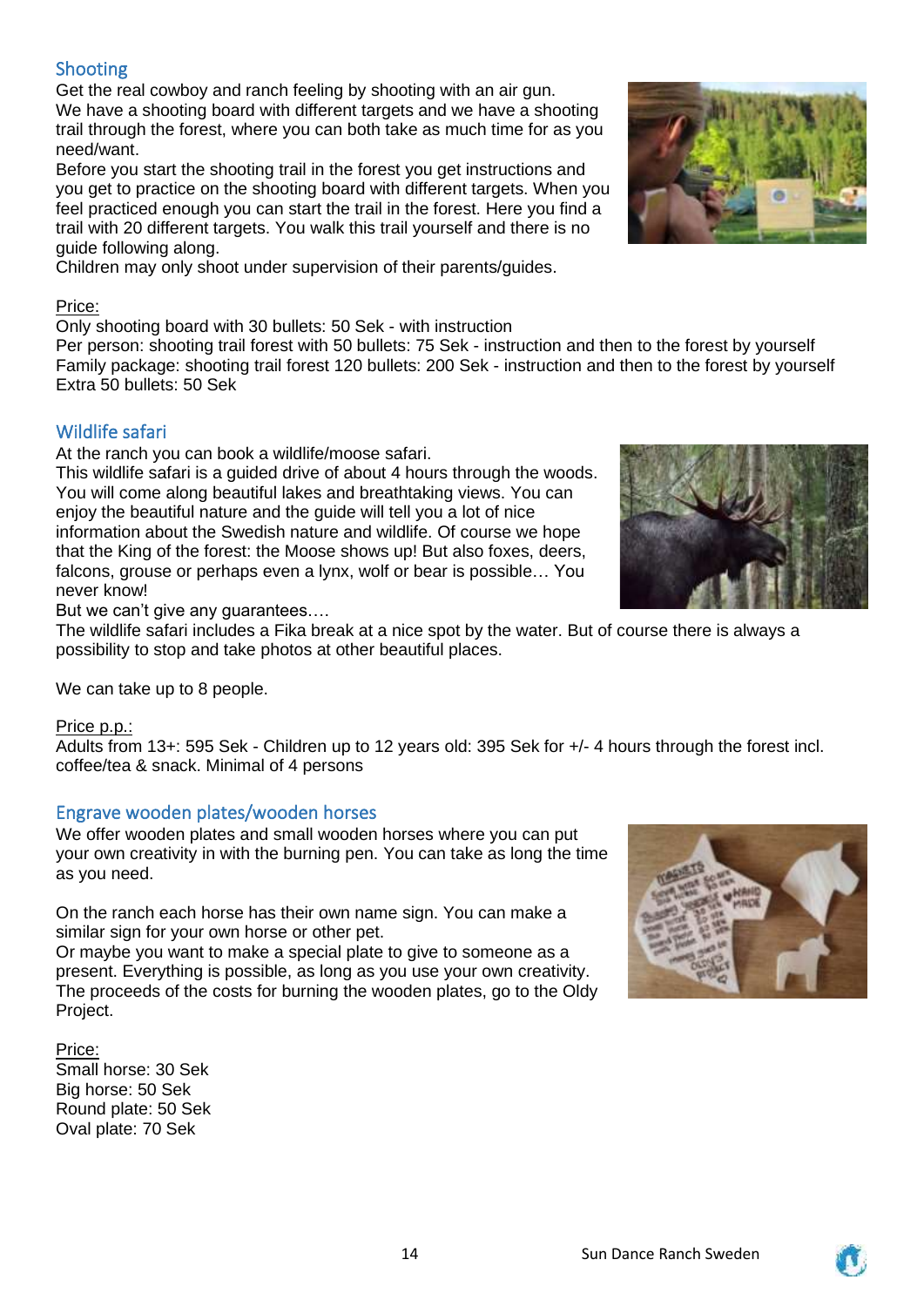## <span id="page-14-0"></span>Overnight stay

We offer several possibilities for an overnight stay at the Sun Dance Ranch. Staying at the campsite or hiring one of our cabins. The campsite is open all year.

#### <span id="page-14-1"></span>**Campsite**

At our campsite you stay in your own caravan, camper or tent. The campsite is located next to the river the 'Klarälven' and the horses are walking in the 'backyard'. On our campsite you can experience the ranch

feeling while sleeping in your own caravan, camper or tent. We have a maximum of 15 big places.

- While staying at the campsite you can make use of the following facilities:
- ★ The saloon with free Wi-Fi and a sofa area. Of course you also have the possibility to order something at the restaurant.
- The toilet building with 2 toilets and 2 showers (no shower coins necessary). There is also a double washstand and a double kitchen sink.
- $\star$  The possibility to use a laundry machine and dryer (extra costs).
- $\star$  The campsite has an own fireplace, picnic tables, lawn furniture, a tipi tent and a chuck wagon/trappers camp that you can use. By the riverside we also have a very nice fireplace and on the water we have rafts floating where you can sit and enjoy.
- **The campsite has a typically Swedish cooking cabin, complete with cool-freeze combination, stove and** tableware. All camping guests are allowed to use it. We do expect you to keep it clean after use.
- An outside summer swimming pool for free use. Also swimming in the river is possible!
- $\star$  Of course you are able to combine your stay at the campsite with activities that we offer.
- $\star$  Please don't take your own food and drinks to the saloon or porch and sitting area in front of the saloon. Use for the consume of own food and drinks one of the picnic facilities at the campsite.
- Attention: We do not have **chemical** toilet disposal facilities!





*The cooking cabin, available for all our guests that stay over.*

**Campsite including shower, car, tax, dog, etc.** Price p.p.p.n: Adult from the age of 14+: 90 Sek Price per child p.n. until the age of 13: 60 Sek Discount with camping cards 10 Sek p.p.p.n. **Electricity at the campsite** Price: 50 Sek p/night **Washing & drying including soap** Price: 60 Sek p/wash



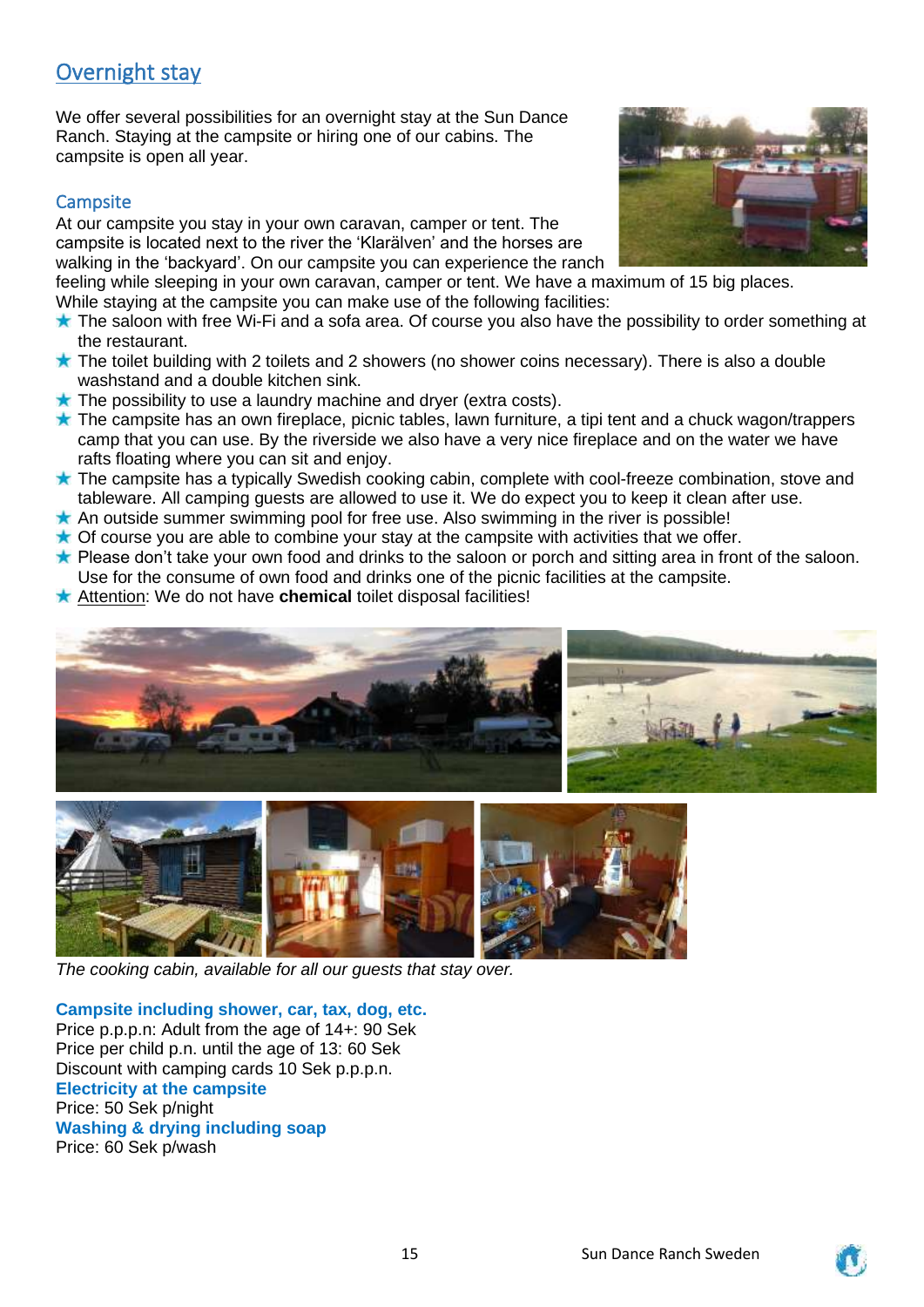#### <span id="page-15-0"></span>Bed & Breakfast

We have 2 types of cabins that we hire out of bed & breakfast; a cabin that includes a bathroom and a cabin where you make use of facilities of our toilet building.

#### **Cabins with bathroom facility in the cabin**

- These cabins have a sleeping room on the left, a hallway and bathroom in the middle and a sleeping room on the right. We have our cabins decorated in different styles: Wildlife, Cowboy and Indian.
- You sleep in one of the rooms in one of the cabins. It is possible that you will have to share the bathroom with guests who might be staying in the other room of the cabin.
- **Bedsheets, towels and breakfast are included.**
- **K** Limited availability

Attention: we do not have houses complete with a kitchen. But you can use of the cooking cabin (standing behind the camping cabin). You can also order food at our restaurant in the saloon.







*The inside of the 3 cabins cabins: Exemple: left room in the cowboy cabin, toilet*

*Exemple: indian cabin has 1 room with double bed and 1 room with 3 persons buck bed (1 person upp, 2 persons down), foldable table and chair*

Price: 2 persons p.n. 1200 Sek Price 1 person p.n.: 700 Sek With a stay of 3 days or longer: 500 Sek per person per night (even for 1 pers. room), counted from day 1.

#### **Cabin with making use of the facilities of the toilet building**

Overnight stay in the camping cabin is also possible. There is no bathroom in this cabin and you can make use of the toilet building facilities. This cabin is the right one on the picture underneath.

Price p.p.p.n: 450 Sek (incl. bedsheets & towel)

Low-budget price p.p.p.n: 350 Sek Bring your own mattress-cover, bedsheets and towel



*3 cabins with 2 rooms & shower and 1 camping cabin (no shower) Inside of the camping cabin*



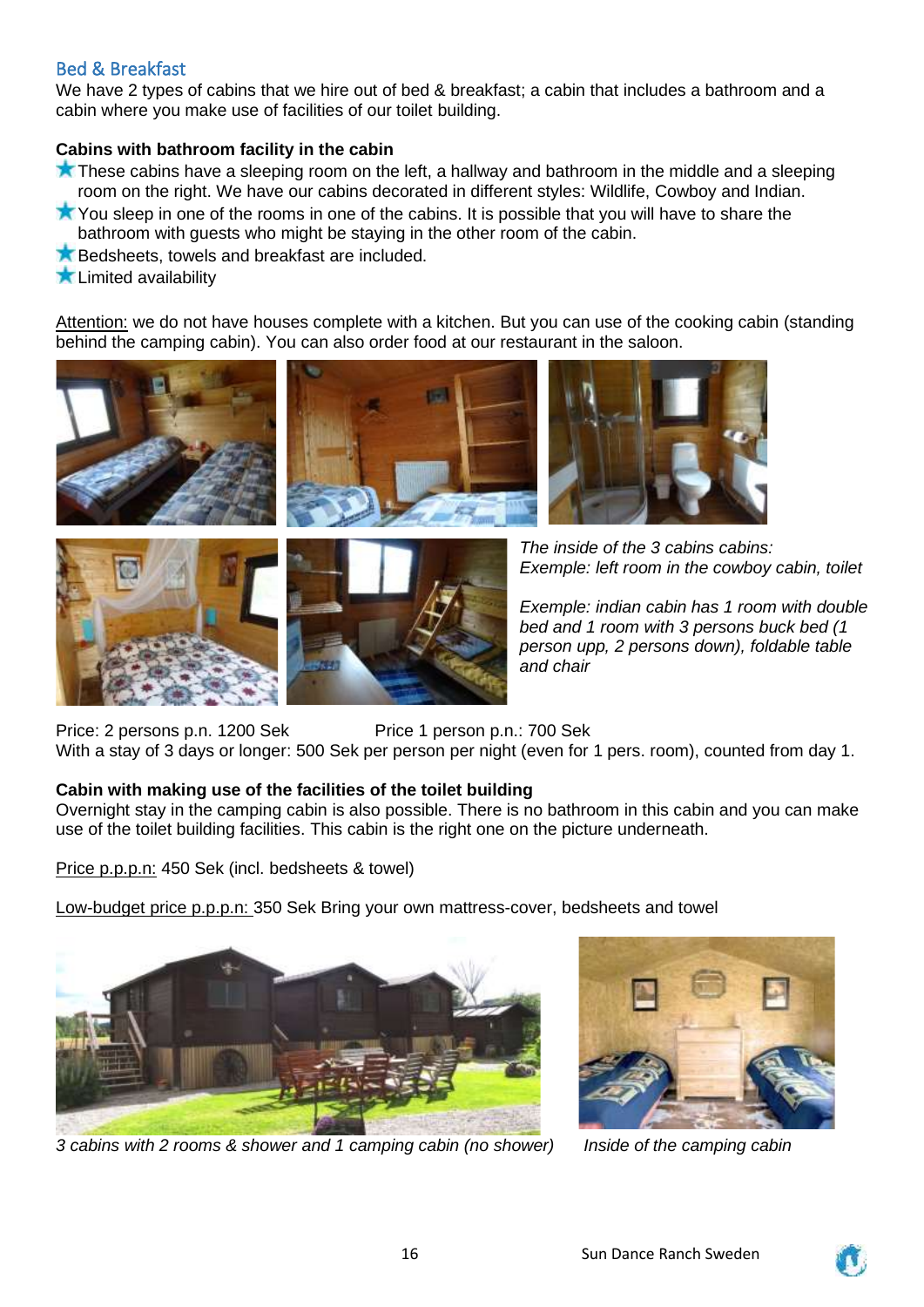#### <span id="page-16-0"></span>Year program 2022 HER CORRECTED CONTRACTOR  $\iff$   $\ll$

**SASSAS** 



We keep on adding new weeks & activities

23-24 April REIKI 1 Saturday & Sunday from 10-17h

29 April-1 May RANCH WEEKEND Explore the ranch life

5-8 May BACK TO NATIVE a Native Awareness Journey

15-21 May FEEL GOOD WEEK Explore your spirituality

28 May-4 June COACHWEEK Personal development with the help of horses

13-17 June HORSE CAMP KIDS Novice, who can gallop and ride in the mountains 20-23 June HORSE CAMP KIDS Beginners

1-3 July WESTERN WEEKEND With music, Swap meet, loppis, shows

1 July-31 Aug SUMMER SEASON With special summerprogram

28 Aug-3 Sept YOGA & HORSE EXPERIENCE ...

9-11 Sept SPECIAL WEEKEND Explore spirituality

9-15 Oct WOMAN RETREAT In development, info comes later

22-23 Oct REIKI 2 Saturday & Sunday from 10-17h

Sun I

Something

different!

5-12 Nov COACHWEEK Personal development with the help of horses



SALOON & SHOP OPEN: Always open for a coffee or drink (outside season, please give a call) +RESTAURANT: Daily June 12' - August 31' - 12-20h **ACTIVITIES: Daily July & August - After booking (also: canoe, shooting, wildlife safari)** CAMPING OPEN: All year round CABINS B&B: June 12' - August 31'

Latest news on: Facebook.com/sundanceranchsweden

## I DANCE RANGH AF

Yggenäs Björkhaga - 68362 Ekshärad Zweden Tel. +46 (0)563-40122 gsm: +46 (0)76-8200579 www.sundanceranch.eu - info@sundanceranch.eu

**CONTRACTOR CONTRACT** 

Jance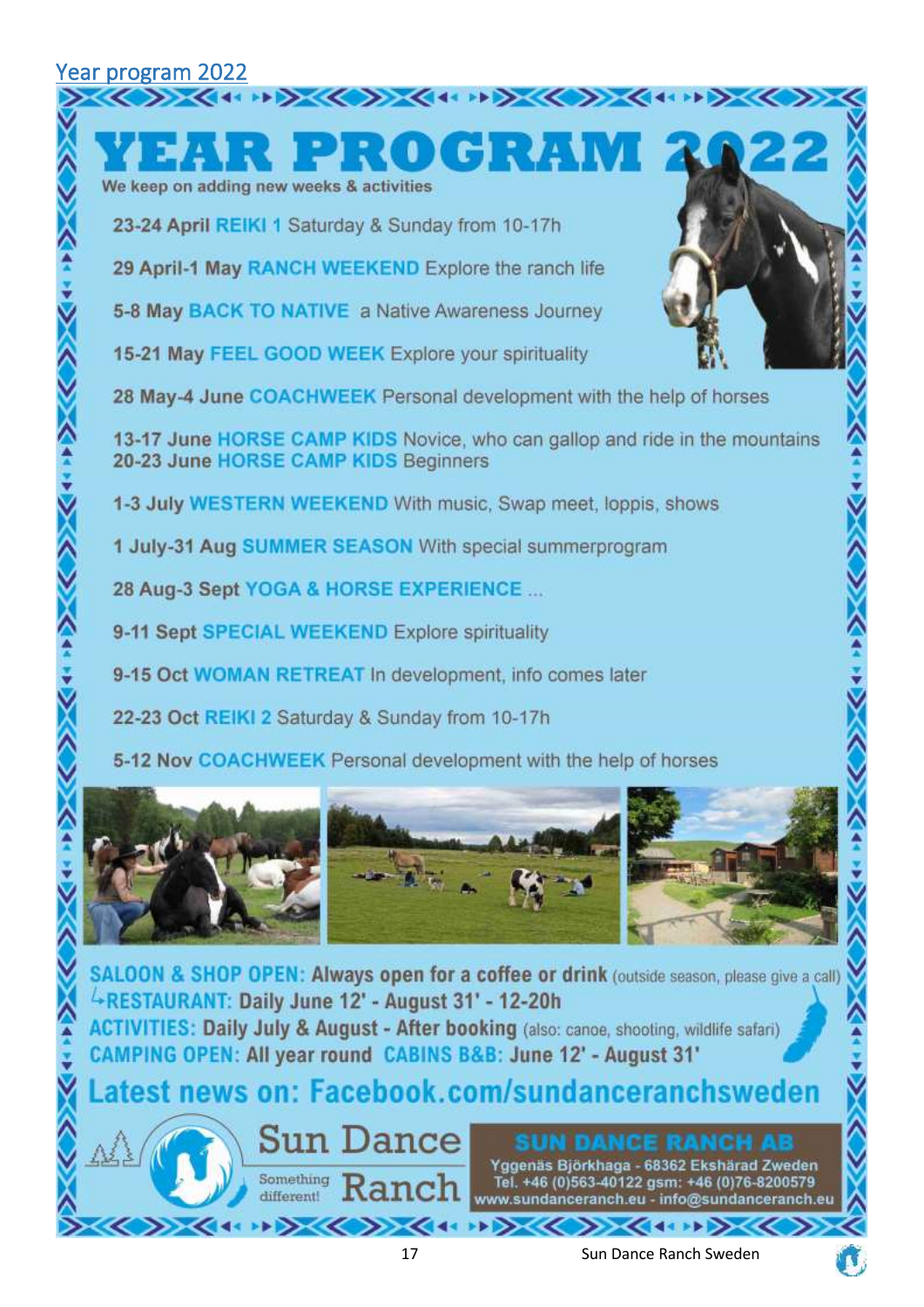## <span id="page-17-0"></span>Pricelist for season 2022

#### **Ranch Experience Day**

Price p.p.: 1200 Sek per day (in a group), included outdoor lunch, takes from 10.00-16.00/17.00h

**Horse Riding Lesson in Extreme Trailpark** Price p.p.: 500 Sek in a group, 2-2,5 hours

**Horse Power for personal development** Price p.p.: 450 Sek in a group, 2 hours

#### **Have fun with horses**

Price p.p.: 350 Sek, 2 hours activity

#### **Kids Horse Time**

Price p.p.: 100 Sek, Brush the horse as long as you like, than a little walk around the campsite

#### **Horse Riding Mountain Trail**

Price p.p.: 850 Sek, 3-3½ hour activity, 2 hour horse riding incl. introduction

#### **Horse Riding Sunset Trail**

Price p.p.: 850 Sek, 2½-3 hour activity with 1½-2 hour horse riding incl. introduction

#### **Horse Riding Day Trail**

Price p.p.: 1500 Sek, Activity from 10-16/17h incl. lunch, 4 hours horse riding incl. introduction

#### **Horse Coaching individual**

Price p.p.: 1500 Sek per session 1-1½ hour.

#### **Yoga class**

Price p.p.: 100 Sek per session 45 min.-1 hour

**Meditation in the herd** Price p.p.: 100 Sek per session: 1 hour

**Rent a Canoe** Price per canoe: 450 Sek for max. 3 persons

#### **Rent a Canoe with drop-off**

Price per canoe per trip with drop: Östra Tönnet 1½-2h paddling: 500 Sek for max. 3 persons/canoe Price per canoe per trip with drop: Hornäs 2½-3h paddling: 550 Sek for max. 3 persons/canoe Price per canoe per trip with drop: Alevi 4-5h paddling: 650 Sek for max. 3 persons/canoe

#### **Shooting**

Price: only target/board: 30 bullets: 50 Sek - with guiding/instruction Per person: shooting trip forest: 50 bullets: 75 Sek - instruction and then to the forest by yourself Family price: 120 bullets: 200 Sek - instruction and then to the forest by yourself Extra bullets: 50st.: for 50 Sek

#### **Wildlife safari**

Price p.p.: 595 Sek Adult/13+, 395 Sek Barn till 12y. Min. 4 persons for 3-4 hours through the forest incl. coffee/tea

#### **Engrave a nameplate**

Price circle: 50 Sek – oval 70 Sek or horse: small 30 sek, big 50 Sek



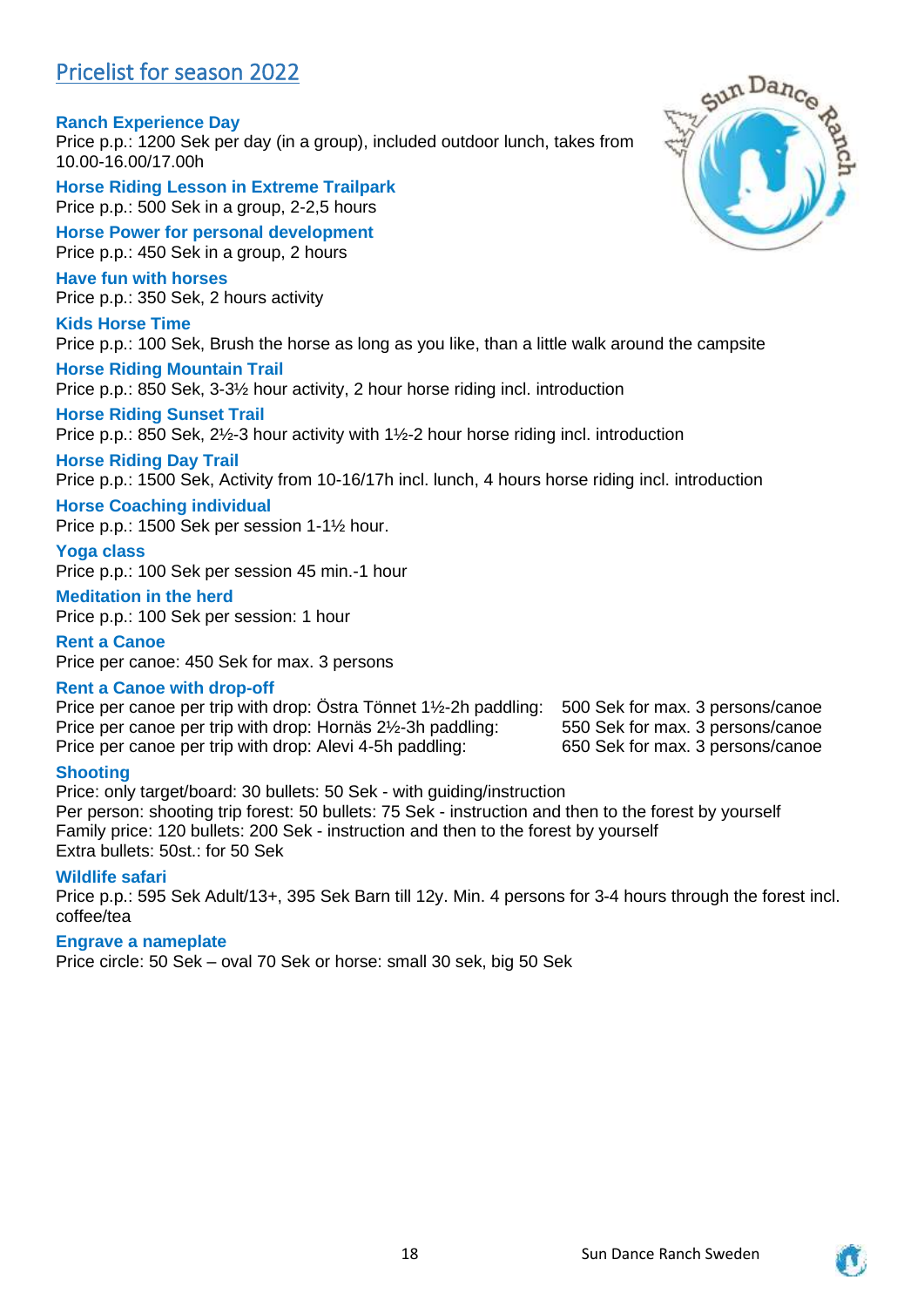#### **B&B in cabin with shower & toilet, included breakfast, bedsheets, towel**

Price: 2 persons p.n. 1200 Sek - Price 1 person p.n.: 700 Sek With a stay of 3 days or longer: 500 Sek per person per night (even for 1 pers. room), counted from day 1.

#### **Overnight stay in the camping cabin (no shower and toilet, breakfast not included)**

Price p.p.p.n: 450 Sek incl. bedsheets & towel Low-budget price p.p.p.n: 350 Sek Bring your own mattress-cover and bedsheets

#### **Campsite incl. shower, car, tax, etc.**

Price p.p.n: 90 Sek - Price child (until 12): 60 Sek Discount with camping cards 10 Sek p.p.p.n.

**Electra on the campsite** Price: 50 Sek p/night

**Washing & drying incl. soap** Price: 60 Sek p/wash

## **Stay of own horse in the paddock/field, including hay**

Price: 100 Sek per horse/day-night

#### **Transfers one way, max 8 pers. Advanced reservations (we are not a taxi)**

Price: 20kr per km

| Price: Hagfors             | (20 km/ 20-30 min.)                 | 400 Sek per tour  |
|----------------------------|-------------------------------------|-------------------|
| Price: Basterud            | (15 km/ 20 min.)                    | 300 Sek per tour  |
| Price: Torsby              | (40 km/ 45-55 min.)                 | 800 Sek per tour  |
| Price: Karlstad            | (100 km/ 11/2 hour)                 | 2000 Sek per tour |
| Price: Branäs              | (100 km/ 11/2 hour)                 | 2000 Sek per tour |
| Price: Kongsvinger (N)     | $(120 \text{ km}/ 2 \text{ hours})$ | 2400 Sek per tour |
| Price: Oslo Gardermoen (N) | $(200 \text{ km}/ 3 \text{ hours})$ | 4000 Sek per tour |

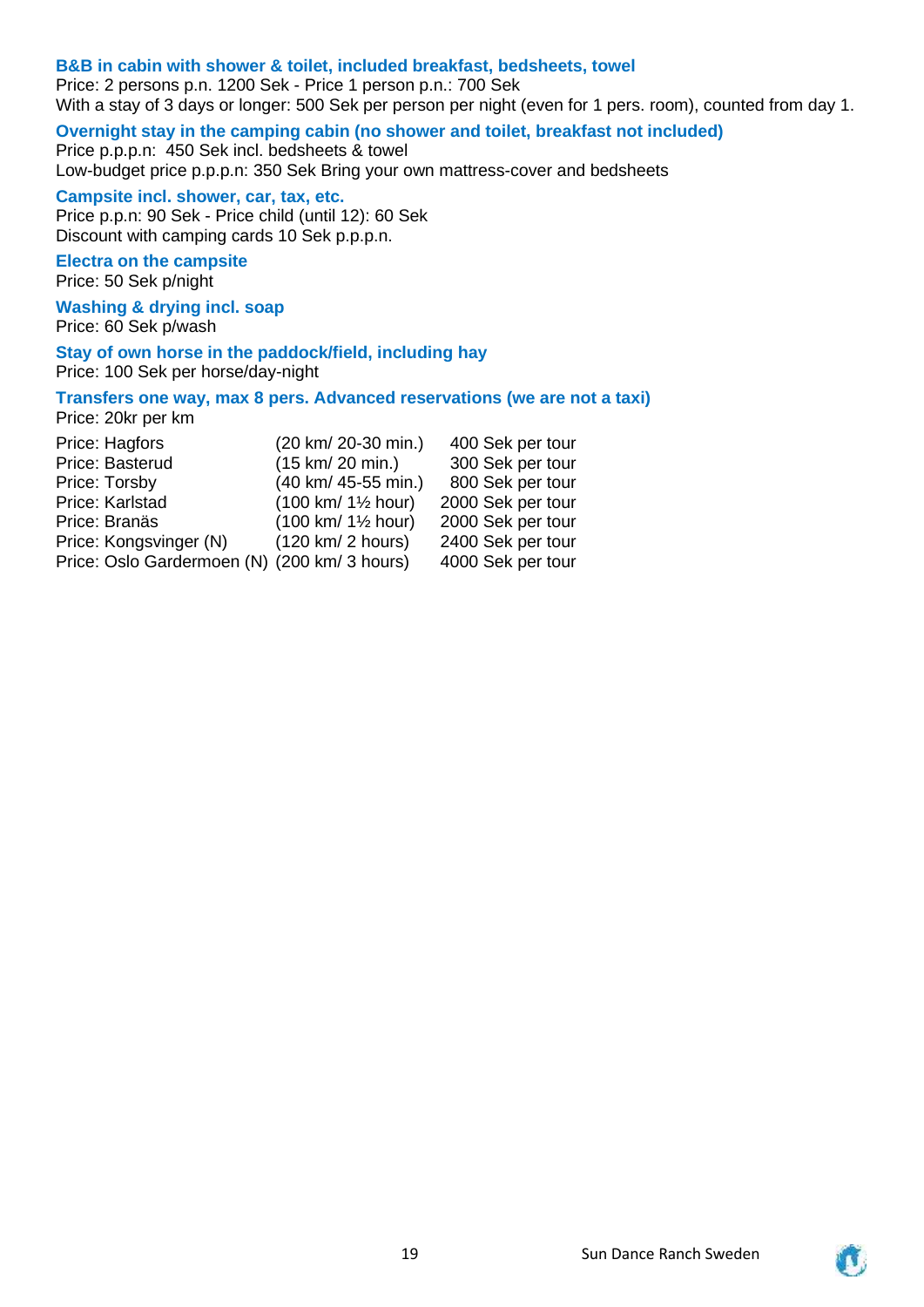## <span id="page-19-0"></span>Restaurant Menu 2022

## **Drinks**

| $\star$ Coffee with a cookie<br>$\star$ Espresso with a praline<br>Double Expresso with a praline<br>$\star$ Cappuccino with a praline<br>$\star$ Latte Macchiato with a praline<br><b>*</b> Ice Coffee Löfsberg<br>★ Irish Coffee (Jameson)<br>★ Mexican Coffee (Kalua)<br>★ Spanish Coffee (Licor 43)                                                   | 4cl/6cl<br>4cl/6cl<br>4cl/6cl                | 25 Sek<br><b>35 Sek</b><br>40 Sek<br><b>35 Sek</b><br>40 Sek<br><b>35 Sek</b><br>100/140 Sek<br>100/140 Sek<br>100/140 Sek |
|-----------------------------------------------------------------------------------------------------------------------------------------------------------------------------------------------------------------------------------------------------------------------------------------------------------------------------------------------------------|----------------------------------------------|----------------------------------------------------------------------------------------------------------------------------|
| ★ Hot or cold real chocolate milk with a praline<br>$\star$ Hot real chocolate milk with cream and a praline<br>$\star$ Cold or warm milk<br>$\star$ Tea (double cup) with cookie<br>$\star$ Ice Tea                                                                                                                                                      |                                              | <b>30 Sek</b><br><b>35 Sek</b><br>25 Sek<br>25 Sek<br><b>35 Sek</b>                                                        |
| ★ Cola/Cola Zero/Fanta Orange can<br>★ Cola/Fanta/Zero etc. plastic bottle<br>★ Fruit drink (without bubbles) plastic bottle<br>★ Water with or without bubbles, bottle<br><b>*</b> Indian Tonic<br><b>*</b> Red Bull<br>★ Water lemonade / Saft / Ranja, big glass<br>$\star$ Natural well/tap water, big glass<br>Natural well/tap water, can 1,2 liter | 33cl<br>50cl<br>50cl<br>50cl<br>25cl<br>33cl | 25 Sek<br><b>30 Sek</b><br><b>30 Sek</b><br>25 Sek<br><b>30 Sek</b><br><b>35 Sek</b><br><b>10 Sek</b><br>5 Sek<br>15 Sek   |
| $\star$ Beer Light 2,2%<br>★ Beer Alcohol free<br>Cider Alcohol free                                                                                                                                                                                                                                                                                      | 33cl<br>33cl<br>33cl                         | 25 Sek<br><b>30 Sek</b><br><b>35 Sek</b>                                                                                   |
| ★ Candybar/Mars/Snicker<br>$\star$ Chips<br>★ Peanuts/cocktail nuts per portion<br>$\star$ Ice cream (see ice disk/list)<br>$\star$ Marshmallows bag                                                                                                                                                                                                      | from                                         | 15 Sek<br>15 Sek<br>20 Sek<br><b>10 Sek</b><br><b>35 Sek</b>                                                               |

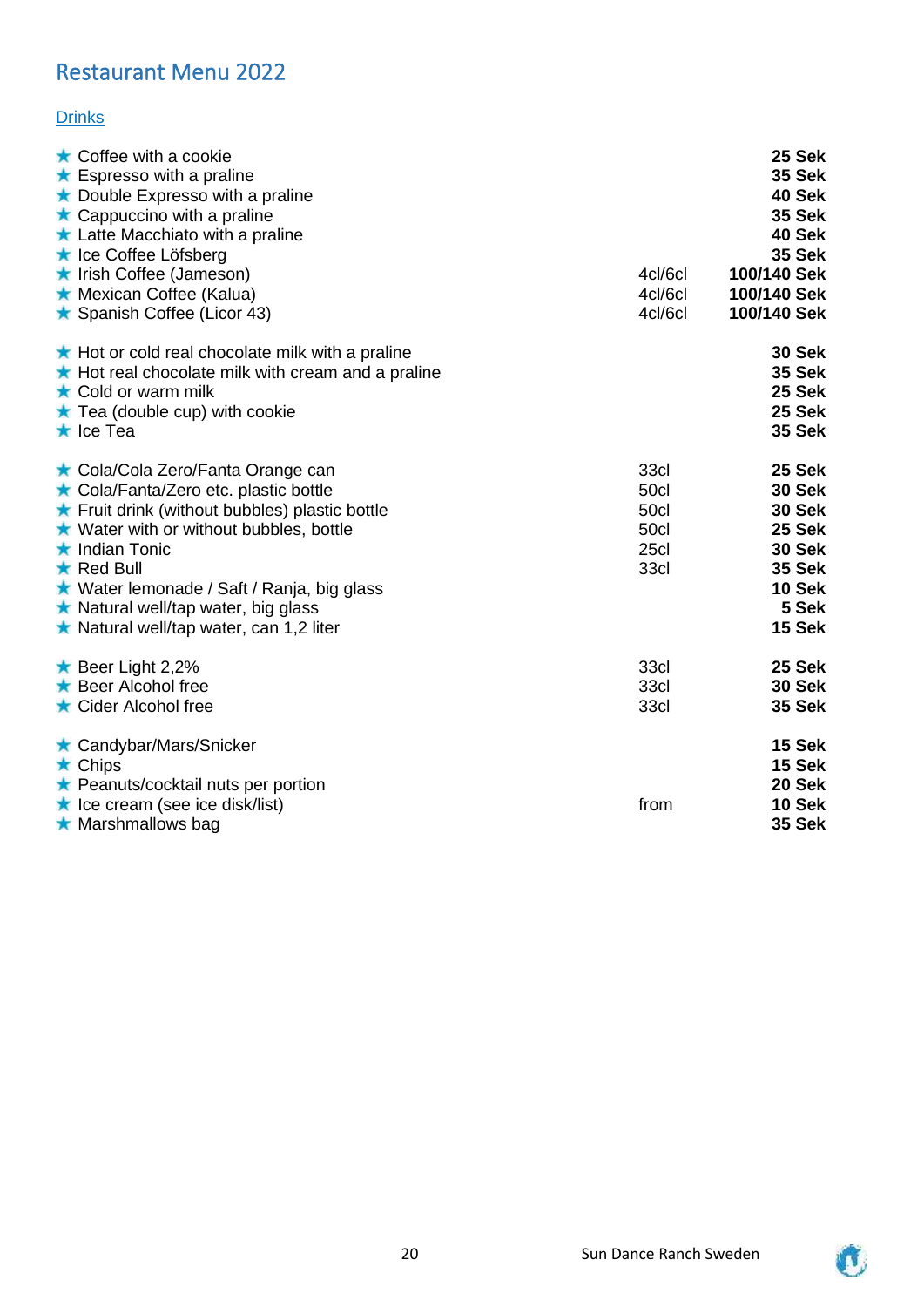#### Alcohol drinks

| ж       | Cider stark                                                | 4,5%   | 33cl               | 60 Sek                     |
|---------|------------------------------------------------------------|--------|--------------------|----------------------------|
| ж       | Smirnoff Ice                                               | 4-4,7% | 28cl               | 60 Sek                     |
| Х       | Mariestad                                                  | 5,3%   | 50cl               | 60 Sek                     |
| ★       | Eriksberg                                                  | 5,3%   | 50cl               | 60 Sek                     |
| $\star$ | Corona                                                     | 4,5%   | 35 <sub>cl</sub>   | 60 Sek                     |
| ★       | Miller                                                     | 4,7%   | 33cl               | 60 Sek                     |
| ★       | <b>Guinness Extra Stout</b>                                | 5%     | 33cl               | 60 Sek                     |
| *       | Swedish Elk Beer                                           |        |                    |                            |
|         |                                                            | 7,5%   | 33cl               | 60 Sek                     |
| Ж       | Wine: Red, Rosé White dry or White sweet                   |        | mini bottle        | 89 Sek                     |
| ж       | Wine: Red, Rosé White dry or White sweet                   |        | bottle             | <b>199 Sek</b>             |
| Ж       | Alcohol free wine, red or white                            |        | bottle             | <b>150 Sek</b>             |
| ж       | <b>Famous Grouse</b>                                       |        | 1cl                | 20 Sek                     |
| ★       | Jameson                                                    |        | 1cl                | 20 Sek                     |
| $\star$ | <b>Jack Daniels</b>                                        |        | 1cl                | 25 Sek                     |
| $\star$ | <b>Bowmore</b>                                             |        | 1cl                | <b>30 Sek</b>              |
| ★       | Jägermeister                                               |        | 1cl                | 20 Sek                     |
| $\star$ | Captain Morgan Rum                                         |        | 1cl                | 20 Sek                     |
| $\star$ | Gin                                                        |        | 1cl                | 20 Sek                     |
| $\star$ | Absolut Vodka                                              |        | 1cl                | 20 Sek                     |
| $\star$ | Tequila                                                    |        | 1cl                | 20 Sek                     |
| ★       | Bacardi - Bacardi Razz                                     |        | 1cl                | 20 Sek                     |
| $\star$ | Kalua & Bailey's                                           |        | 1cl                | 20 Sek                     |
| $\star$ | Minttu                                                     |        | 1cl                | 20 Sek                     |
| ★       | Cuarenta Y Tres / 43                                       |        | 1cl                | 20 Sek                     |
| ★       | Sure shot                                                  |        | 3cl                | 40 Sek                     |
|         | <b>Mixes &amp; Shots</b>                                   |        |                    |                            |
|         | Mix: Free Spirit (Wodka & Sprite)                          |        | 4cl/6cl            | 90/120 Sek                 |
|         | Mix: Tom Collins (Gin, Loka citron, citron)                |        | 4cl/6cl            | 90/120 Sek                 |
|         | Mix: Baco (Bacardi & Coke)                                 |        | 4cl/6cl            | 90/120 Sek                 |
|         | Mix: Captain Coke (Captain Morgan & Coke)                  |        | 4cl/6cl            | 90/120 Sek                 |
|         | Mix: Skinny Bitch (Wodka & Loka)                           |        | 4cl/6cl            | 90/120 Sek                 |
|         | Mix: Happy Sun Dance (Bacardi Raz & Fanta)                 |        | 4cl/6cl            | 90/120 Sek                 |
|         | Mix: K.C.C. (Kalua & Coke)                                 |        | 4cl/6cl            | 90/120 Sek                 |
|         | ★ Mix: Gin & Tonic                                         |        | 4cl/6cl            | 100/130 Sek                |
|         | ★ Mix: Grogg (Wodka & Redbull)                             |        | 4cl/6cl            | 100/130 Sek                |
|         | Mix: Jägerbom (Jägermeister & Redbull)<br>Mix: Jack & Coke |        | 4cl/6cl<br>4cl/6cl | 100/130 Sek<br>100/140 Sek |
|         |                                                            |        |                    |                            |
|         | ★ Irish Coffee (Jameson)                                   |        | 4cl/6cl            | 100/140 Sek                |
|         | ★ Mexican Coffee (Kalua)                                   |        | 4cl/6cl            | 100/140 Sek                |
|         | ★ Spanish Coffee (Licor 43)                                |        | 4cl/6cl            | 100/140 Sek                |

Look at the bar for the available drinks at the moment

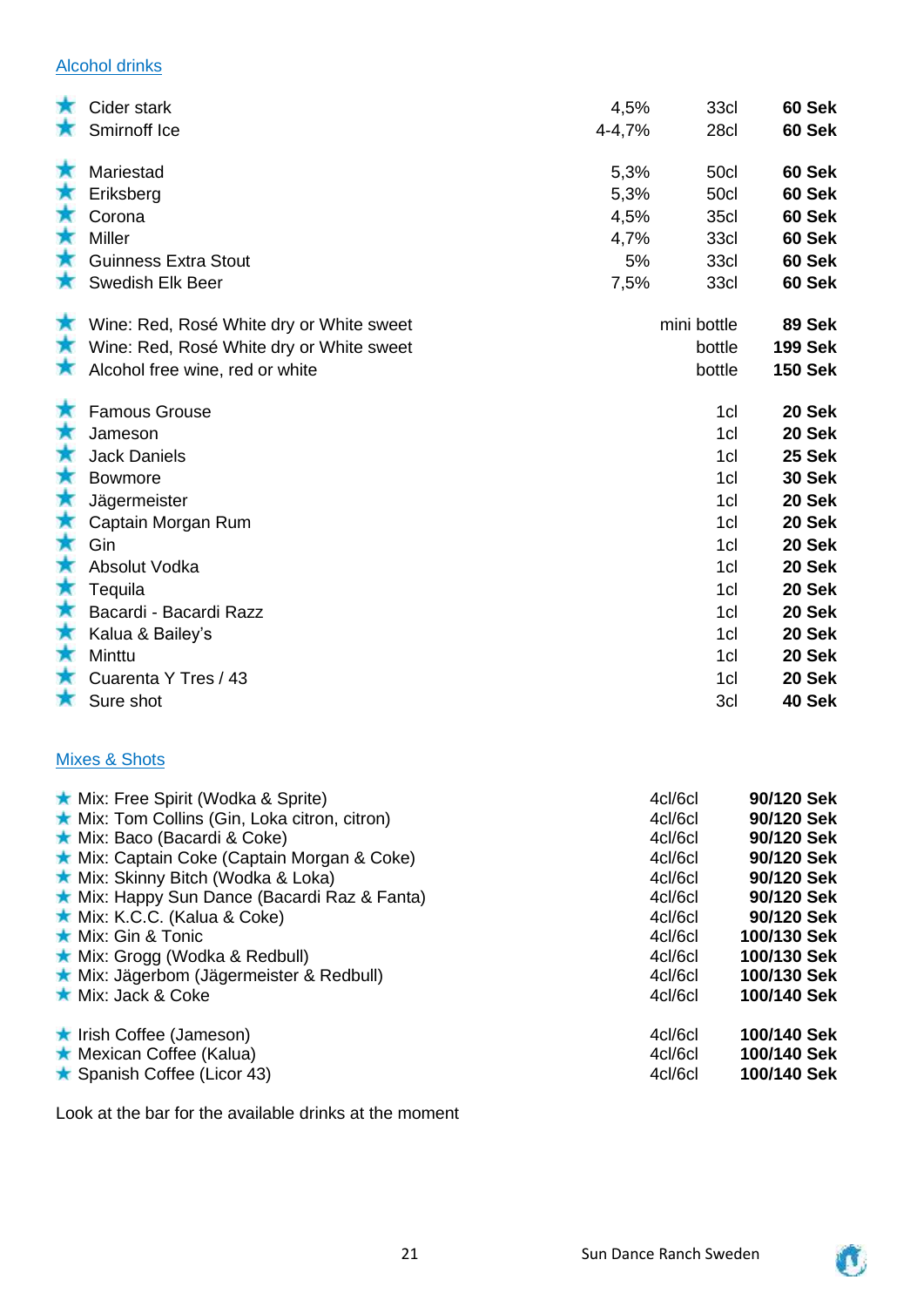| ★ Coffee snack: Chocolate Pie (Kladdkaka=If) + cream<br>Coffee snack: Cinnemon bread (Kanelbulle)<br>Coffee snack: packed per piece                                                                            | lf       | <b>50 Sek</b><br><b>30 Sek</b><br><b>15 Sek</b> |
|----------------------------------------------------------------------------------------------------------------------------------------------------------------------------------------------------------------|----------|-------------------------------------------------|
| ★ Portion country fries incl. sauce                                                                                                                                                                            | lf/gf    | <b>50 Sek</b>                                   |
| ★ Chicken nuggets 6pc incl. sauce<br>★ Onion rings 8pc incl. sauce<br>★ Cheese nuggets 6pc incl. sauce                                                                                                         | lf<br>If | 40 Sek<br>45 Sek<br>45 Sek                      |
| ★ 2 mini baguettes with homemade herb butter                                                                                                                                                                   |          | <b>35 Sek</b>                                   |
| ★ Street Taste Wrap: Taco or Halloumi Hell, salad<br>Street Taste Panini: Chicken Texas Honey BBQ, Ham & Cheese or Chili Cheese, salad                                                                         |          | 60 Sek<br>60 Sek                                |
| Toast cheese incl. sauce, salad<br>★ Toast ham/cheese incl. sauce, salad                                                                                                                                       |          | <b>50 Sek</b><br><b>55 Sek</b>                  |
| ★ Hamburger 90gr, cheese, bacon, salad<br>Double hamburger 2x90gr, cheese, bacon, salad<br>* Homemade Moose burger 150gr with hjortron/crème fraiche dressing, salad<br>(Mooseburger without bread is If & gf) |          | 60 Sek<br><b>90 Sek</b><br><b>125 Sek</b>       |
| ★ Bowl of peanuts or chili coated peanuts<br>Tortilla chips, chili sauce<br>Snack Selection (15 onion rings, 10 cheese nuggets,<br>10 chicken nuggets, chili sauce & ketchup)                                  |          | 20 Sek<br>25 Sek<br><b>150 Sek</b>              |
| <b>Starters</b>                                                                                                                                                                                                |          |                                                 |
| <b>X</b> Vegetable soup of the day<br>Homemade vegetarian vegetable soup (gf) with bread<br>and homemade herb butter                                                                                           | lf       | 60 Sek                                          |
| <b>X</b> Chili cheese nuggets                                                                                                                                                                                  |          | 45 Sek                                          |
|                                                                                                                                                                                                                |          |                                                 |
| 6 fried cheese nuggets with chili sauce<br><b>X</b> Onion rings                                                                                                                                                | lf       | 45 Sek                                          |
| 8 fried onion rings with chili sauce<br>French bread with herb butter<br>Portion bread with homemade herb butter                                                                                               |          | <b>35 Sek</b>                                   |
| <b>Main Courses</b>                                                                                                                                                                                            |          |                                                 |
| <b>*</b> Schnitzel                                                                                                                                                                                             | lf       | <b>150 Sek</b>                                  |
| Breaded schnitzel with well filled homemade mushroom sauce<br>★ Devils Chicken                                                                                                                                 | lf/gf    | <b>175 Sek</b>                                  |
| Chicken bits and peach and union parts in a spicy sweet soya sauce (homemade),<br>extra: pickled onions and pickles, dried onions, homemade prawn chips                                                        |          |                                                 |
| <b>*</b> Hamburger Menu<br>90 grams hamburger with cheese and bacon                                                                                                                                            | lf       | <b>150 Sek</b>                                  |
| <b>*</b> Double Hamburger Menu<br>2x90 grams hamburger with cheese & bacon                                                                                                                                     |          | <b>175 Sek</b>                                  |

**All dishes come with salad of the day and country fries, mayo or ketchup.**

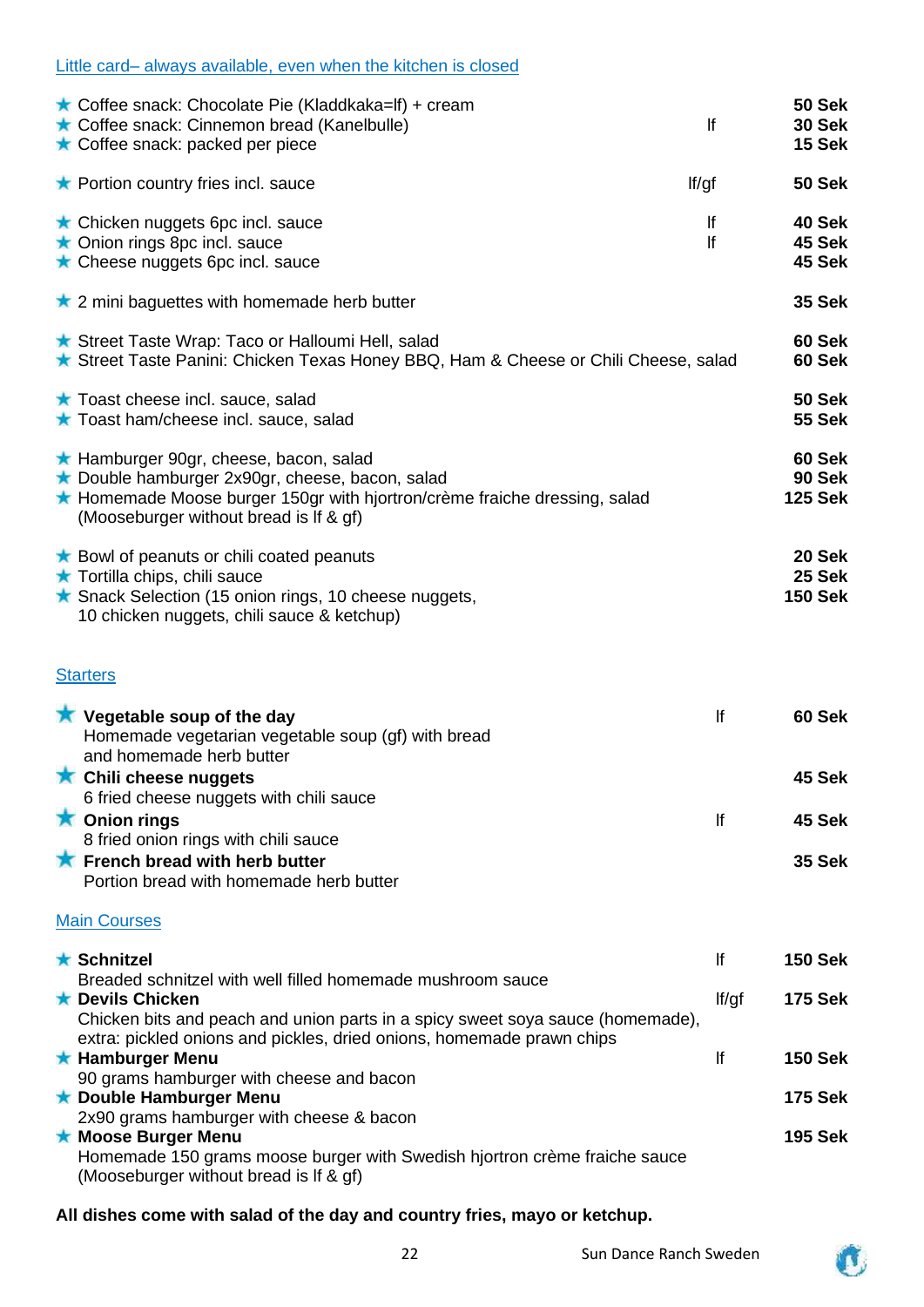#### Vegetarian Meals

Extra side dishes

| ★ Vegetarian Schnitzel                                                                                                                                                         |       | <b>150 Sek</b> |
|--------------------------------------------------------------------------------------------------------------------------------------------------------------------------------|-------|----------------|
| Breaded vegetable schnitzel with well filled homemade mushroom sauce<br><b>*</b> Devils Veggy                                                                                  | If/qf | <b>175 Sek</b> |
| Homemade sauce with vegetarian oumph, peach and union parts in a spicy<br>sweet soya sauce, Extra: pickles, pickled onions, dried onions, homemade<br>vegetarian cassava chips |       |                |
| ★ Veggy Burger<br>Vegan burger with cheese on a sandwich<br>(without hamburger sauce and salad dressing, the menu is vegan)                                                    |       | 150 Sek        |

#### **All dishes come with salad of the day and country fries, mayo or ketchup.**

| ★ Big Salad                                                                    | 150 Sek |
|--------------------------------------------------------------------------------|---------|
| Vegetarian well filled salad with lettuce, capsicum/paprika, tomato, cucumber, |         |

dried tomatoes, mais, pumpkin seeds, croutons, oil or dressing (without dressing the menu is vegan), (no fries included!)

|              | French bread with homemade herb butter<br>$\star$ Extra dish fries<br>$\star$ Extra mushroom sauce<br>★ Extra dish salad                                                                                      | If/gf<br>lf<br>gf             | <b>35 Sek</b><br><b>35 Sek</b><br><b>35 Sek</b><br><b>35 Sek</b> |
|--------------|---------------------------------------------------------------------------------------------------------------------------------------------------------------------------------------------------------------|-------------------------------|------------------------------------------------------------------|
|              | <b>Desserts</b>                                                                                                                                                                                               |                               |                                                                  |
|              | $\star$ Children's ice cream                                                                                                                                                                                  | gf                            | <b>35 Sek</b>                                                    |
|              | Scoop of vanilla ice cream with strawberry sauce, whipped cream and an a lollypop<br>★ Swedisch kladdkaka                                                                                                     |                               | <b>50 Sek</b>                                                    |
|              | A chocolate pie (If) with whipped cream<br>$\star$ Ice coupe with whipped cream                                                                                                                               | gf                            | 60 Sek                                                           |
|              | Choose 3 balls of ice cream: vanilla, chocolate, strawberry, coffee or minty,<br>topped with cream and sauce (chocolate or fruit)                                                                             |                               |                                                                  |
|              | $\star$ Dame blanche                                                                                                                                                                                          |                               | 60 Sek                                                           |
|              | Vanilla ice cream with chocolate sauce and whipped cream<br>★ Chocolate trio<br>Scoop of chocolate ice cream, Swedish chocolate ball with coconut dip,<br>Swedish kladdkaka (chocolate pie) and whipped cream |                               | 80 Sek                                                           |
| $\mathbf{r}$ | ★ Irish Coffee (Jameson)<br>Mexican Coffee (Kalua)<br>Spanish Coffee (Licor 43)                                                                                                                               | 4cl/6cl<br>4cl/6cl<br>4cl/6cl | 100/140 Sek<br>100/140 Sek<br>100/140 Sek                        |
|              |                                                                                                                                                                                                               |                               |                                                                  |